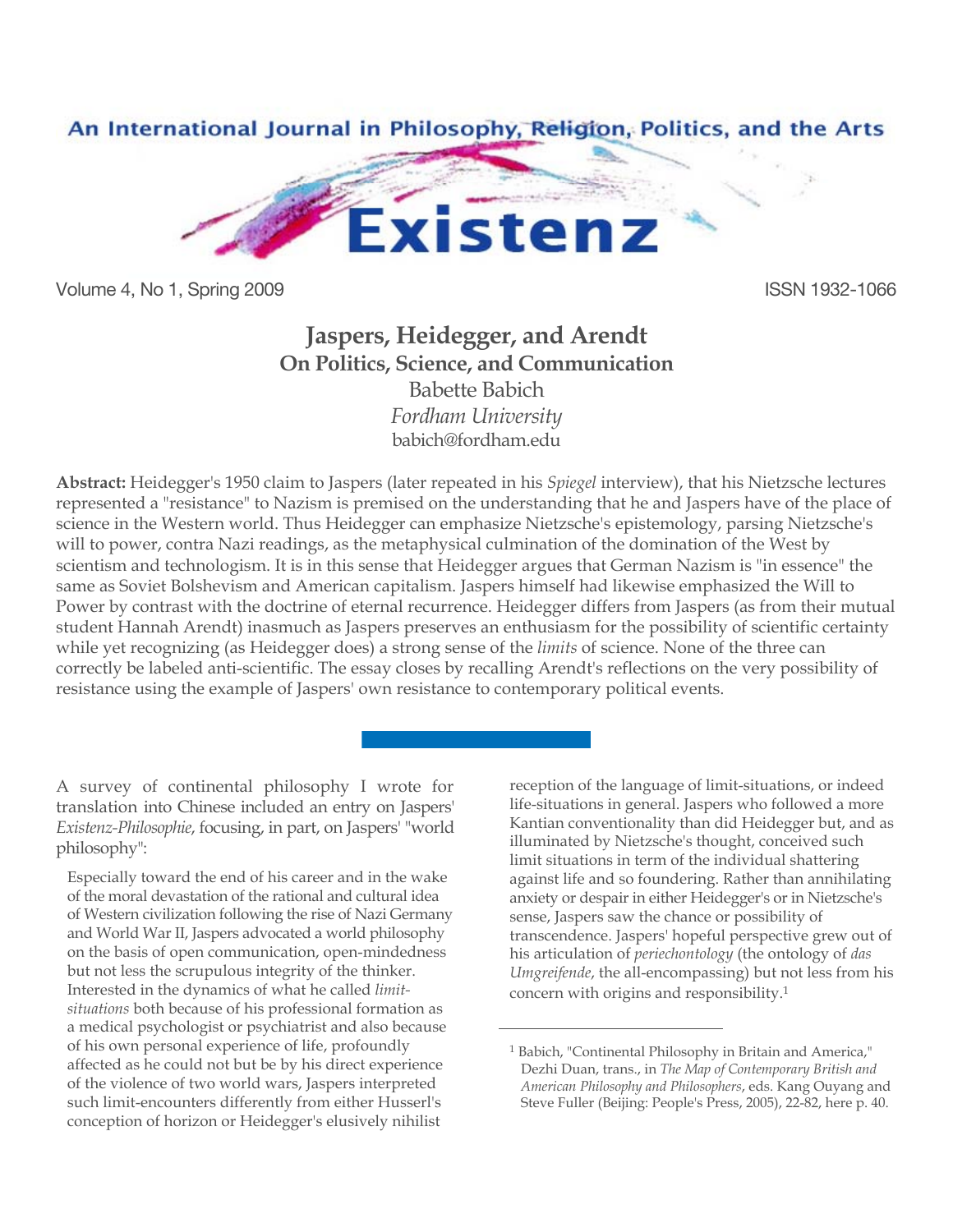This excerpt introduces the reading of Jaspers I undertake here, beginning from Nazism as a very specific limit situation in order to examine the question of politics, science, and communication and emphasizing Heidegger's reading of Nietzsche and his own political claims for the same.

The Chinese encyclopedia in which my survey essay appears is of the kind that has been proliferating as of late, a reference book only distinctive to the extent that it highlights the analytic-continental distinction many seem anxious to sweep under the rug, especially where there are fewer and fewer practitioners trained in classical continental philosophy and more and more analytically formed continental philosophers, i.e., those who suppose that the only thing that makes continental philosophy continental is the literal focus on the continent itself and not a matter of philosophical formation or style.2 Jaspers' own thinking is more accessible to the former traditionally continental approach (indeed, it may be argued that a rigorous engagement with Jaspers' texts presupposes a continental formation) and to just this degree, taking cognizance of this traditional distinction between approaches to philosophy is no personal predilection but indispensable to a reading of Jaspers (and so too Heidegger and Nietzsche, or, indeed, though many manage to get by without such a background, particularly in the context of political philosophy: Arendt).

## **Situating Limit: Heidegger's Nietzsche**

Jaspers, so I shall argue here, offers a more plausible account than does Heidegger of the complications of Heidegger's involvement/non-involvement with National Socialism.3 While Jaspers offers no kind of exoneration he does point to the complexity of Heidegger's thought and this is in keeping with Jaspers' philosophical style in general and with his relationship to Heidegger in particular.

In his often-cited 1966 interview with *Der Spiegel*, Heidegger claimed that his university lecture courses on Nietzsche and Hölderlin constituted nothing less romantic—or far-fetched—than what he called his "resistance" to the National Socialist movement in Germany.4 Using language that was Nietzschean but no less biblical, Heidegger affirmed that "[a]nyone with ears to hear heard in these lectures a confrontation with National Socialism" (*OGS* 33). Later in the interview, Heidegger repeats the claim, declaring his Nietzsche lectures to have been, again, nothing less than a "confrontation with National Socialism" (*OGS* 35).

Some fifteen years earlier, however, in an extended letter of self-explication and strained self-defense, we find almost the same assertion, using almost the very same words for the same claim (certainly the spirit of the assertion is the same) in the letter Heidegger writes to Jaspers on April 8, 1950. Claiming that teaching Nietzsche constituted his resistance, Heidegger emphasizes the point to say, "I do not write this in order to claim that I accomplished anything although everyone who could hear clearly in the years 1935-1944 could have known that, at this university, *no one* dared to do what I did."5 Heidegger continues: "I was then struck all the harder by what was undertaken against me in 1945-48 and, actually, to this hour" (*HJC* 189). In correspondence with Jaspers, again, Heidegger invokes his Nietzsche courses, noting that he had, at times, a Nazi spy in his lectures.

 $\overline{a}$ 

<sup>2</sup> See further, Babich, "On the Analytic-Continental Divide in Philosophy: Nietzsche's Lying Truth, Heidegger's Speaking Language, and Philosophy," in *A House Divided: Comparing Analytic and Continental Philosophy*, ed. Carlos Prado (Amherst, NY: Prometheus/Humanity Books, 2003), 63-103.

<sup>&</sup>lt;sup>3</sup> I draw portions for the first section of this essay upon an earlier essay forthcoming in German, Babich, "Nietzsche: Heideggers Widerstand. Nietzsche lesen als eine 'Konfrontation' mit dem Nationalsozialismus," in *Heidegger Jahrbuch 5*, ed. Holger Zaborowski (Freiburg im Breisgau: Alber Verlag, 2009).

<sup>4</sup> Originally published as "Nur noch ein Gott kann uns retten," *Der Spiegel*, 30/23 (31 Mai 1976). In English as "Only a God Can Save Us: *Der Spiegel's* Interview with Martin Heidegger," in *Philosophy Today* 20, trans. Maria Alter and John Caputo (1976), 267-284, and a year later in the *New School Journal of the Graduate Philosophy Faculty* (1977), 5-27; and included in numerous book collections including the German Library edition *Martin Heidegger, Political and Political Writings*, ed. Manfred Strasser (New York: Continuum, 2003), 24-48 (subsequent citations [henceforth called *OGS*] will refer to this edition). For a useful German collection including Richard Wisser's interview with Heidegger, see *Antwort. Martin Heidegger im Gespräch*, eds. Günther Neske and Emil Kettering (Pfullingen: Neske, 1988), 81-118.

<sup>5</sup> See Walter Biemel and Hans Saner, eds, *The Heidegger-Jaspers Correspondence 1920-1963*, trans. Gary Aylesworth (Amherst, New York: Humanity Books, 2003), 189 [henceforth cited as *HJC*].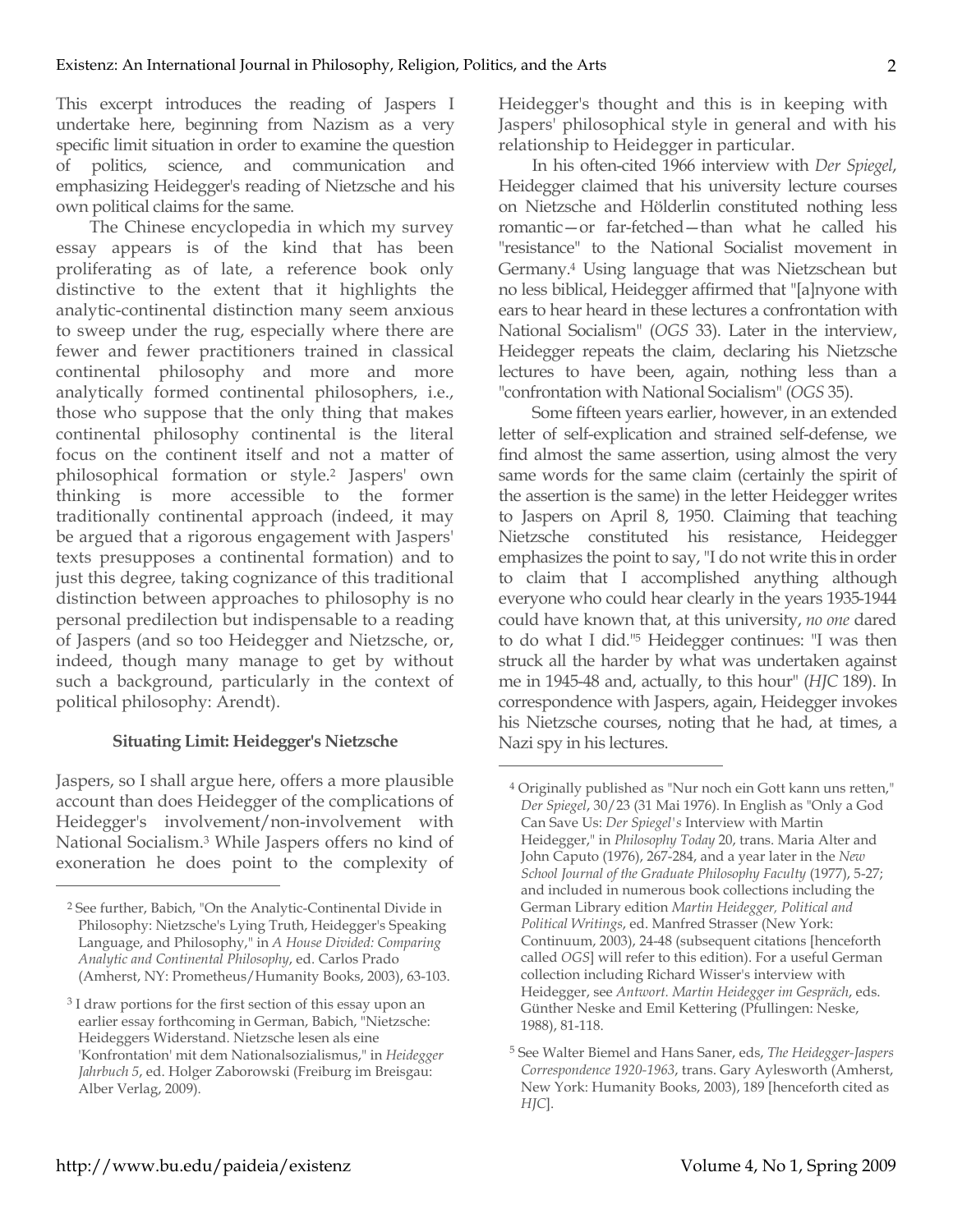Now there had been a break, painful to Jaspers and arguably so for Heidegger as well, though Heidegger by any standard was less of what we in New York call a *Mensch* than Jaspers, and it seems plain to me that Heidegger's greatest anxiety or concern, at all times, was for himself and this perforce limited the kinds of things that caused him grief. Despite this I think it also patent that Heidegger valued his friendship with Jaspers both before and after the war and something of the complex level of communication between the two men (due, and I return to this at the conclusion, to Jaspers' particular gift for philosophical reflection and communication) can be gleaned from reading their correspondence.

Indeed, prior to the letter of April 8, 1950 and as the occasion for it, there was a separate exchange between the two men in which, read in the context of his complex philosophical friendship with Jaspers, Heidegger offers what must be counted as an apology and Jaspers, to his credit more than to Heidegger's, accepted it as such. In that letter of March 5, 1950, Heidegger relates his "shame" and impotence or sense of "powerlessness" and "failure" (*HJC* 185) at "having here and there, directly and indirectly, contributed" to the "viciousness" of Nazism, and of the "persecution of Jews" (*HJC* 187- 9). Jaspers' reply of March 19, 1950: "I thank you sincerely for your frank explanation. My wife also says to send you her thanks. That you state that you felt ashamed means a lot to me. With that, you enter into the community of all of us who have lived and live in a condition for which shame is also an appropriate word. I would like to say to you, from my wife and me, that we never assumed that my wife, being Jewish, was a reason for allowing our relations to die out" (*HJC* 186). There is a lot said in this, and it is typical of Heidegger that he does not pick up on it. Yet the lot that is said is more than Jaspers' pointing to his own reserves or disappointment in Heidegger's regard. In fact Jaspers also hears the full sense of what Heidegger writes and repeats in a subsequent letter of March 25, 1950, a letter accompanying a gift of Jaspers' writings on *The Idea of the University*, *Nietzsche and Christianity*, *The Question of German Guilt*: "Now I think often of your word shame" (*HJC* 187).

Critics have complained that Heidegger's admission of shame was anything but an explicit admission of the word that Jaspers himself did not shy away from using: namely *guilt*.6 Instructively, not even Jaspers presents a perfect contrast to Heidegger and the standard for what we expect with regard to German guilt, as indeed German shame can seem almost impossibly high.7 Theodore Adorno has even made the case that Heideggerian language (a claim which would include for Adorno many more thinkers than Heidegger alone) inevitably inhibited any attempt to come to terms with the horrors of National Socialism.

What Heidegger did do was to admit his shame and his regret to Jaspers and, in addition, Heidegger continually claimed to have offered a critical engagement with Nazism. I am not able to engage the complex question of the relationship between Jaspers and Heidegger in a comprehensive way, but it is relevant (and this is where the invocation of Heidegger's many letters with Jaspers over the years from 1920 to 1963 is useful in order) to raise the question of *how* even assuming that Heidegger's claim to have "resisted" National Socialism (by the expedient of teaching Hölderlin and Nietzsche),8 *might* be baseless, he might have meant this claim in the first place.

Whether one concedes Heidegger's assertion as legitimate or not is irrelevant to the question: how might a reading of Nietzsche constitute a specifically political resistance? The received answer is just as well known and the same answer is given whether one supports or refuses Heidegger's claims. Using the agonistic language of confrontation

<sup>6</sup> See for a discussion highlighting Heidegger's failure to engage with the book Jaspers sent: *The Question of German Guilt* (New York: Fordham University Press, 2001), Antonia Grunenberg, "Arendt, Heidegger, Jaspers: Thinking Through the Breach in Tradition," *Social Research* 7/4 (2007), 1003-1028.

<sup>7</sup> Thus Mark W. Clark notes that Jaspers "like other German civil servants" took the loyalty oath and emphasized that although "Jaspers did not go to great lengths to hide his opposition to National Socialism during the twelve-year Third Reich, he also never publicly criticized the regime… With the exception of some veiled criticisms of the Nazis in his Nietzsche book of 1936, he remained silent." Clark, "A Prophet without Honour: Karl Jaspers in Germany, 1945-48," *Journal of Contemporary History* 37/2 (2002), 197-222, here, p. 200.

<sup>8</sup> This is how the question is often posed. See, for a start, James Ward, *Heidegger's Political Thinking* (Amherst: University of Massachusetts Press, 1995) throughout but especially pp. 207ff.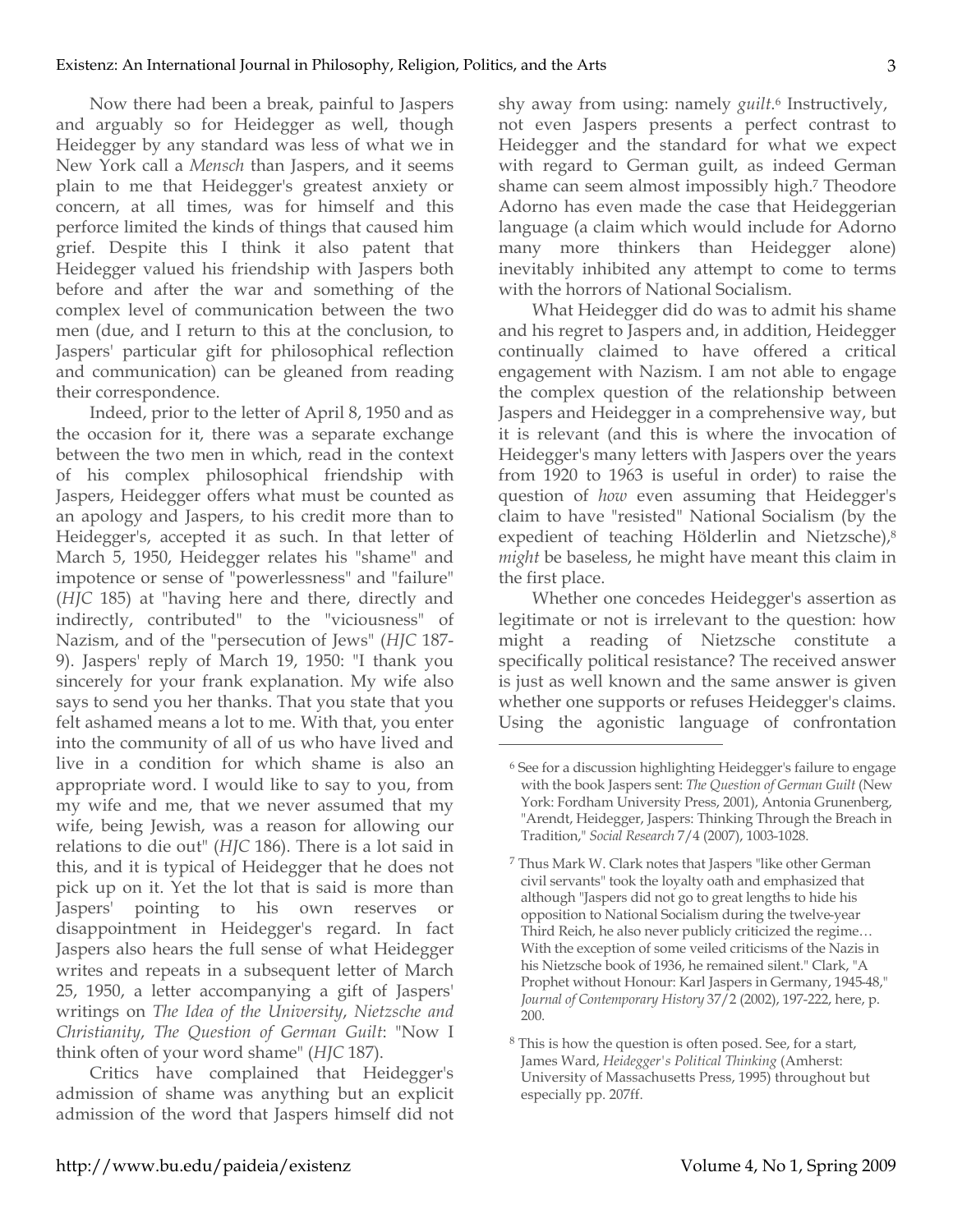(*Auseinandersetzung*), Heidegger's engagement with Nietzsche challenged (or supported) the assumptions of those attending these lectures. Trivially and inasmuch as Heidegger *qua* professor functioned as a state appointee or civil servant, what he taught, *anything* he taught (Nietzsche and Hölderlin but also Heraclitus or Parmenides), would be of political significance.<sup>9</sup>

Gary Aylesworth draws upon this civic context to explain the status and role of a German professor: "a Professor Ordinarius draws a regular salary from the Ministry of Culture with a rank equal to a Councillor of State 4th or 3rd Class" (*HJC* 12). Such explanatory glosses should be considered together with Pierre Bourdieu's more recent analyses of academia10 and in the German context together with Fritz Ringer's study of the German professoriate <sup>11</sup> and Aylesworth offers these reflections at the start of his introduction just because, as Aylesworth takes care to emphasize, in the kinds of letters exchanged between Heidegger and Jaspers on candidates (Jewish and otherwise) both men can seem to engage in rather a lot of what in American circles would be considered *ad hominem* and today racist remarks (*HJC* 11-13, esp. 13).

Although beyond the purview of this essay, if it is true that a discussion of the relevance of issues of class between Jaspers and Heidegger is important, it is also true that such "distinctions," in Bourdieu's characterization of the social functioning of aesthetic prestige, haunt the academy and its objective ideal of merit, a conception that is inseparable from the

 $\overline{a}$ 

very ideal of "quality," of "good" and "bad" philosophy. Despite the patent obviousness of this point—it is after all the substance of the air we breathe as scholars and teachers—issues of status are often underplayed at the same time as the class markers of Bourdieu's "distinction" are often taken precisely as so many self-reinforcing "proofs" of quality (better vs. worse schools, better vs. worse university presses, etc).12

The question I seek to pose here is, to begin with, a basic question. It touches upon the very political and not less politicized distinction between theory and practice. Thus Heidegger's reference to Nietzsche appeals not only to a common interest Heidegger knows Jaspers to share with him but and very precisely to a context Heidegger could count upon given his knowledge of Jaspers' work on Nietzsche, especially where Jaspers' 1936 *Nietzsche. Einführung in das Verständnis seines Philosophierens* can appear to offer a guideline for Heidegger's own reading of Nietzsche in his lecture courses.13

In what sense does or could reading Nietzsche count politically, a question relevant however one reads him—as I have just noted that Jaspers' reading of Nietzsche is patent in Heidegger's account? I take as a caution against the industry of Nietzsche biographies Heidegger's warning to his own students at the start of his first lecture course on

 $\overline{a}$ 

<sup>13</sup> Heidegger's review of Jaspers' *Psychology of World Views*, published in 1919 in the *Göttingische Gelehrte Anzeige* as "Anmerkungen zu Karl Jaspers *Psychologie der Weltanschauungen*," was crucially significant in the development of Heidegger's thought as Theodore Kisiel shows in a chapter dedicated to analyzing it in *Becoming Heidegger On the Trail of His Early Occasional Writings, 1910- 1927*, (Evanston: Northwestern Univeristy Press, 2007), pp. 110ff.

<sup>9</sup> Ted Kisiel has sought to emphasize this too in his own scholarly contextualizations of Heidegger's lectures.

<sup>10</sup> See Bourdieu, *Homo Academicus*, trans. Peter Collier (Stanford: Stanford University Press, 1988) as well as Bourdieu, *The State Nobility: Elite Schools in the Field of Power*, trans. Lauretta C. Clough (Stanford: Stanford University Press, 1996).

<sup>11</sup> Fritz Ringer, *The Decline of the German Mandarins: The German Academic Community, 1890-1933* (Cambridge: Harvard University Press, 1969). See too Paul Forman's classic paper, "Weimar Culture, Causality, and Quantum Theory, 1918–1927: Adaptation by German Physicists and Mathematicians to a Hostile Intellectual Environment," *Historical Studies in the Physical Sciences* 3 (1971), 1–115. Contemporary discussions in Germany today turn upon issues of reputation and prestige in Bourdieu's analysis, correspondent to a coopted model of entrepreneurial productivity.

<sup>12</sup> But see, from a British point of view, Lisa Lucas, *The Research Game in Academic Life* (Berkshire: Open University Press, 2006) and Val Burris, "The Academic Caste System: Prestige Hierarchies in PhD Exchange Networks," *American Sociological Review* 69 (April 2009), 239-264. In philosophy, the web-based ranksmanship of the Leiter "report" offers an ongoing instantiation of the relevance of this sociological commonplace in philosophy and touches on nothing less relevant to Jaspers scholarship (and so too Heidegger and Nietzsche) than the analytic-continental divide. See for a discussion Bruce Wilshire, *Fashionable Nihilism: A Critique of Analytic Philosophy* (Albany: State University of New York Press, 2002) and the range of different contributions to *A House Divided: Comparing Analytic and Continental Philosophy*, ed. C. G. Prado (Amherst: Prometheus, 2003).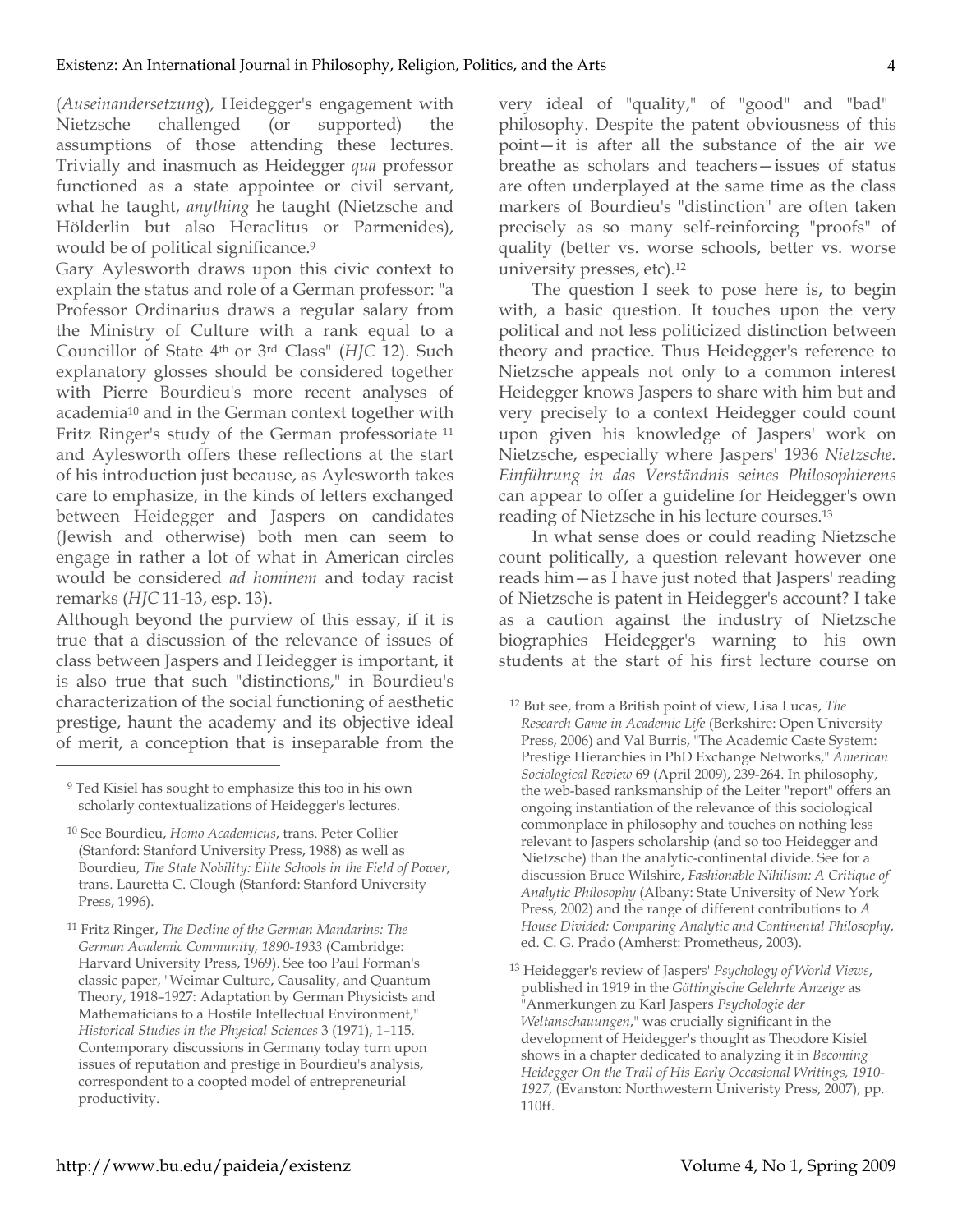Nietzsche, "Whoever does not have the courage and perseverance of thought required to become involved in Nietzsche's own writings need not read anything about him either."14 Indeed, Jaspers' own introduction to Nietzsche presupposed just such a deep engagement with Nietzsche's own texts.

If this case can be made, it makes all the difference that writing to Jaspers, Heidegger was well aware that Jaspers had adumbrated a specifically political reading of Nietzsche. Thus we note that Jaspers himself offers an insightful early reading of Nietzsche's conception of "great politics,"15 in a chapter that begins, moreover, with what I read as a specific appeal to Heidegger, as Jaspers writes: "Nietzsche's longing for authentic man leads him to despair of any specific form in which man is actualized" (*NPA* 249). Jaspers goes on to invoke Nietzsche's notion of European nihilism: "In the light of the truth as he has come to see it, everything is undergoing dissolution" (*NPA* 249).

Jaspers prefaces the chapter on "Great Politics" with a chapter "History and the Present Age," writing as he does in 1936 that the human being "is not static and unchanging; his existence is not simply repeated from one generation to another. He is what his history makes him" (*NPA* 231). This emphatically historical point about the essence of the human being: "He is what his history makes him," echoes in Heidegger's own reading of Nietzsche, especially as Jaspers also includes a methodological discussion of historical science, (*NPA* 236 ff.) articulated in terms of *Geschichtlichkeit* (*NPA* 239)16 and including Nietzsche's critique of the machine in the modern age in a striking anticipation of Heidegger's later *The Question Concerning Technology*, as Jaspers quotes Nietzsche as writing "The press, the railroad, and the telegraph are premises the thousand year

 $\overline{a}$ 

conclusion of which nobody yet dared to draw" (*NPA* 241) and including Nietzsche's emphasis on the masses and decadence. Jaspers thus follows this reading of Nietzsche's reflections on historical decline with two sections entitled "God is Dead" and "The Origin of European Nihilism" before he turns to discuss Nietzsche's "Great Politics" in a context prefiguring Heidegger's guiding emphases, as Jaspers explicitly adverts to both Nietzsche's "metaphysics" of the will to power and his "mysticism" of eternal recurrence.

Heidegger's reading of Nietzsche inevitably shows the relevance of Jasper's study, especially as Jaspers emphasizes (as Heidegger does) the logical and radically critical epistemological basis of Nietzsche's thinking with respect to method and to science as such.17 In addition to focusing on the technological articulation of this same critique, (*NPA* 267 ff.) shades of Heidegger's own emphases, Jaspers also cites Nietzsche's challenging of American, English, and French politics, writing that "Only Russia and Germany really seem to concern Nietzsche from the standpoint of great politics" (*NPA* 265). But even here, Heidegger echoes the same emphases on offer in Jaspers' exegesis of Nietzsche's teaching of will to power.

Jaspers, it will not do to forget, wrote his monumental study of Nietzsche in a context framed by National Socialism and it was in this context that Heidegger taught Nietzsche. My concern is not to compare Jaspers' study of Nietzsche with Heidegger's lecture courses—that would be a rewarding, intrinsically relevant, but different project from the one that currently concerns us here—but only and just to shed whatever light one can shed on Heidegger's claim that to teach Nietzsche in Nazi Germany was a kind of or form of "resistance."

Resistance? This gives us an image of Heidegger, like Hölderlin's Empedocles, as a kind of latter-day, very academic and hence very fey, Che Guevara (and why not Che as a model for academic "resistance"? Sartre and de Beauvoir met the revolutionary leader (complete with a photo op).

<sup>14</sup> Heidegger, *Nietzsche: The Will to Power as Art, Volume 1*, trans. David Farrell Krell (New York: Harper & Row, 1979), pp. 10-11.

<sup>15</sup> Karl Jaspers, "Great Politics," in Nietzsche: An Introduction to the Understanding of his Philosophical Activity, p. 249- 286 [henceforth cited as NPA].

<sup>16</sup> Jaspers contextualizes Nietzsche's concern for the "vital significance of historical consciousness" not only his appreciation of the relevance of his history but also inasmuch as Nietzsche "was the first to subject all historical science to critical questioning" (*NPA* 236).

<sup>17</sup> Jaspers' focus on Nietzsche's critical project regarding the possibility of knowledge frames his epistemological reflection that for Nietzsche "epistemology is impossible" (*NPA* 288). In the same critical sense, Jaspers speaks of "Nietzsche's Critique of Reason" (*NPA* 336).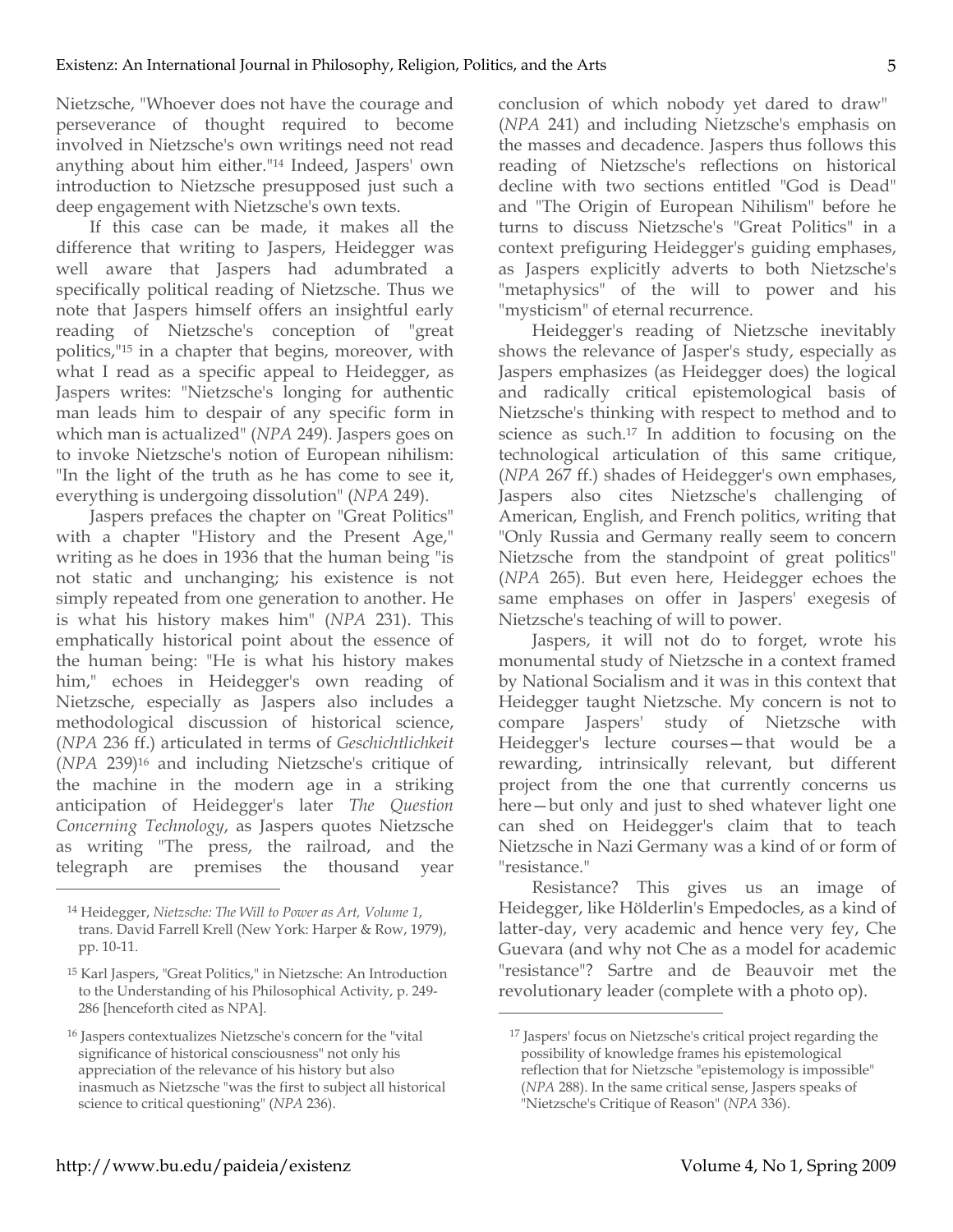

**Ernesto Che Guevara with Simone de Beauvoir and Jean Paul Sartre, Cuba, 1960 (Che Guevara Museum, Centro de Estudios Che Guevara in Havana, Cuba)**

I made the comparison to Hölderlin's Empedocles as it is one Heidegger drew upon very explicitly. But the reference to Che should, I hope, lower the tone and advance the point of the question here as a meta-question of real or active or working resistance.

What is resistance? Does one have to get arrested, or deported, or murdered? Or, best of all, least likely of all: are the stakes for offering real resistance the stakes of somehow contributing to changing the world? And just how, if we are tempted by the latter, is the business "changing the world" to work? Such questions, at least some if not all of them are relevant as they induce us to ask, even if one means to be sympathetic to Heidegger and most of us have no such inclinations—how such a "resistance" was expected to function?

With respect to Nazism, of course, Nietzsche is a special case, as Hölderlin (even Hölderlin) and Heraclitus and Parmenides are not, not even as taught by Heidegger. And if some of us are not inclined to think of Nietzsche as a "proto-Nazi" (as Tom Sheehan once characterized him), some of us are. Simply by teaching Nietzsche—*the* Nazi philosopher—Heidegger accords with Nazi policy.18 If anything, Heidegger's interpretation (content and style) seems to attack Nietzsche himself rather than Nazism. Indeed, most Nietzsche scholars are

persuaded that Heidegger is hostile to Nietzsche as are, indeed, most Heidegger scholars.19

I will return to my discussion of Jaspers but it is relevant to his sense of rigor to ask, merely peripherally, what it would mean if in fact Heidegger's reading did run counter to Nazi readings? What would that mean? What would that prove? Can it be said that reading a philosopher counter the prevailing academic trend constitutes "resistance"?

The notion that reading anything or any author can effect anything is manifestly appealing to academics—thus Jaspers himself cites Marx's dictum in the Eleventh Thesis on Feuerbach with approval as a benchmark for what he calls philosophical actuality—which may be why we as academics are so fond of thinking about intellectual resistance, that is Heidegger's but also Jaspers' and ultimately and indeed, our own. We are sure that reading, teaching, writing, are not merely political (as there is no doubt that they are) but kinds of practical action.

Some march in the streets, some go to war, others draft legislation, or manipulate those who do, other test such drafts before the law, and so on. We academics think that to act in the academy is to act on the world stage. And Heidegger thought as an academic and, fittingly enough, Heidegger has been convicted on those same terms. To speak of Heidegger's political effect on National Socialism (whether for or against) is to attribute marvelous powers to the professor of philosophy, an attribution of influence that has been seductive (and well promulgated by those same philosophers) since Empedocles and Heraclitus and above all since Plato. Thus the American Philosophical Association continues to encourage all professors of philosophy, yes: *all of us*, to take a public stance, to use our "powers" to write as public intellectuals.20

 $\overline{a}$ 

<sup>18</sup> Sheehan quotes Heidegger as saying in 1936 that the "two men who have initiated a counter-movement against nihilism—Mussolini and Hitler—have both, in their own and essentially different ways, learned something from Nietzsche. But with that, the authentic metaphysical scope of Nietzsche has not yet come into force." Sheehan, "Caveat Lector," *New York Review of Books* 27/19 (1980).

<sup>19</sup> I discuss this commonality in Babich, "Dichtung, Eros, und Denken in Nietzsche und Heidegger: Heideggers Nietzsche Interpretation und die heutigen Nietzsche-Lektüre," trans. with the author Albert Denker and Holger Zaborowski, *Heidegger-Jahrbuch II* (Freiburg: Karl Alber Verlag, 2005), 239-264.

<sup>20</sup> Or at least to do public relations work for the profession (as the APA imagines this). Perhaps, given the different efficacies of such interventions, the APA intends only such as Chuck Taylor and Stanley Cavell.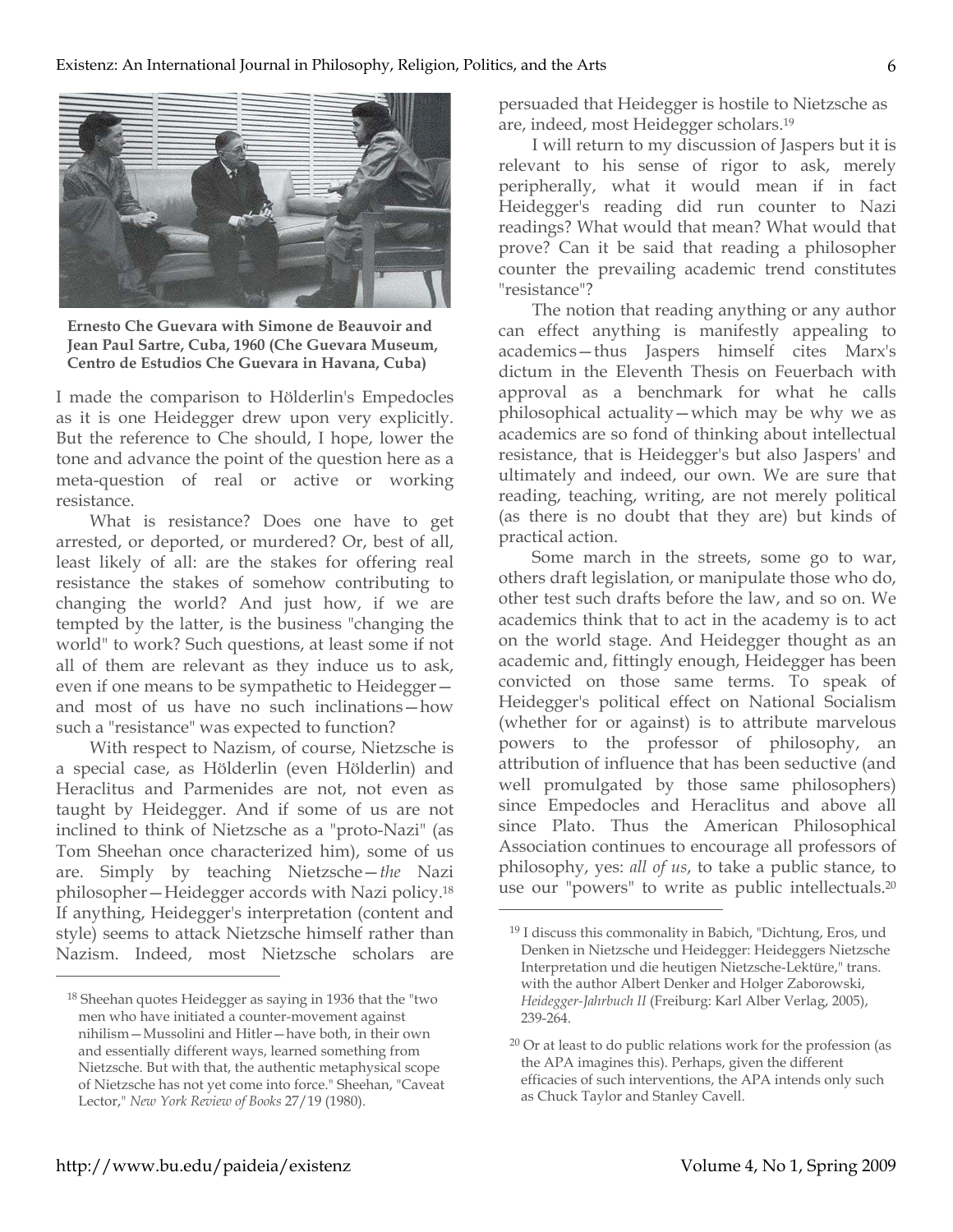Only Ronald Dworkin and Simon Critchley and, of course Cornel West (when not playing extragalactic senatorial movie roles) have managed to make the cut on the New York Times op ed page, if only in truncated, tid-bit form. For all the difference this has made. And the question, at least as I see it, has to do with making a difference.

Is what we are doing here political, meeting as we are to discuss Jaspers in a session on the manifestly political thematic of cross-cultural hermeneutics and the yet more political, if also deeply philosophical notion, of world philosophy? Does this work contra Bush, the regime—oh I forgot, Yes, we did! We've now been there, done that… or so we assume, although we as a nation remain at war, a war conducted with corporate assistance (outsourcing military and intelligence to private contractors at an astonishingly high national cost), war conducted for the sake of still other corporate interests such as energy and global markets. And we are still shooting wolves and exterminating other predators for the sake of sportsmen, drilling off-shore, etc., etc. Ah well.

Peripherally, again, it may be worth asking if there is any real or genuine or serious (I am looking for a word here to do what none of Jaspers' words managed to do) active *political* relevance to what we, you or I, say (or teach or write) about Heidegger (or Nietzsche or Jaspers for that matter)? Can we manage to have an effectively, actively *political*  impact thereby, just as Nietzsche sometimes wrote, likewise echoing Marx, though scholars are slow to notice this, that he by means of his writings, intended to change the world? We ourselves, so it seems, engage in nothing more practically political in anything we do or write than did Heidegger or Nietzsche himself or even, and this is worth further reflection, Nietzsche or Machiavelli or Hölderlin or Rousseau, Plato or Aristotle, and especially, maybe most of all, Hobbes, or even, for that matter Althusser (I here exclude Marx and Engels but also Lenin and Mao as well as Carl Schmitt on the one side and Antonio Gramsci on the other). We can be politically for anyone (friends) or against anyone (enemies).21

We remember that by definition, so Schmitt reminds us but so too and in an independent voice

does Alasdair MacIntyre emphasize,<sup>22</sup> that political resistance has not only to be manifest but to succeed in some way in order to count as such. Thus speaking of the very idea (and definition) of rebellion, MacIntyre reminds us that "Rebellions are always wrong while they are unsuccessful. Successful rebellion however *is* the assumption of sovereignty and has all the justification of sovereignty behind it. It is because successful not rebellion."23 Otherwise it is thuggery, or what we now call terrorism because treason has lost its ground in the new globalized world order.

The Karl Marx Jaspers cites also writes *The Communist Manifesto* with Friedrich Engels in 1848, a political piece by anyone's standards, proclaiming the tremendous fluidity of modernity as such, the same modernity Jaspers thematizes for his part in his discussions of technology and his sustained reflection on the atom bomb, a threat Jaspers also read creatively and insightfully in connection with Kant's *Perpetual Peace*.24 Jaspers reads Kant's essay to extend Kant's reflections to the radically new circumstances of post-nuclear war and its still threatening (if we are now so used to this threat that we are unable to pay attention to it) prospect of "a total perdition that will be due not to nature but to his own product, the technology which he holds in his hand" (*PW* 122).

For Marx what is famously key are the dialectical possibilities attributed to the new modes of production and especially the speed of the same: "All fixed, fast-frozen relations, with their train of ancient and venerable prejudices and opinions are swept away, all new-formed ones become antiquated before they can ossify. All that is solid melts into air, all that is holy is profaned."25 Of course, it goes without saying that the vision of *The* 

 $\overline{a}$ 

<sup>21</sup> Adorno emphasizes this in his *Minima Moralia*.

<sup>22</sup> Alasdair MacIntyre makes this point with reference to Hobbes' theory of the sovereign and the limits of sovereign power (and impotence).

<sup>23</sup> MacIntyre, *A Short History of Ethics: A History of Moral Philosophy from the Homeric Age to the Twentieth Century* (New York: Touchstone, Simon and Schuster, 1966), p. 134.

<sup>24</sup> See Jaspers, *Philosophy and the World* (Washington, DC: Regnery, 1963), pp. 88-124 [henceforth cited as *PW*].

<sup>25</sup> I cite Marx here following Jürgen Habermas, *The Philosophical Discourse of Modernity* (Cambridge: MIT Press, 1990), p. 60.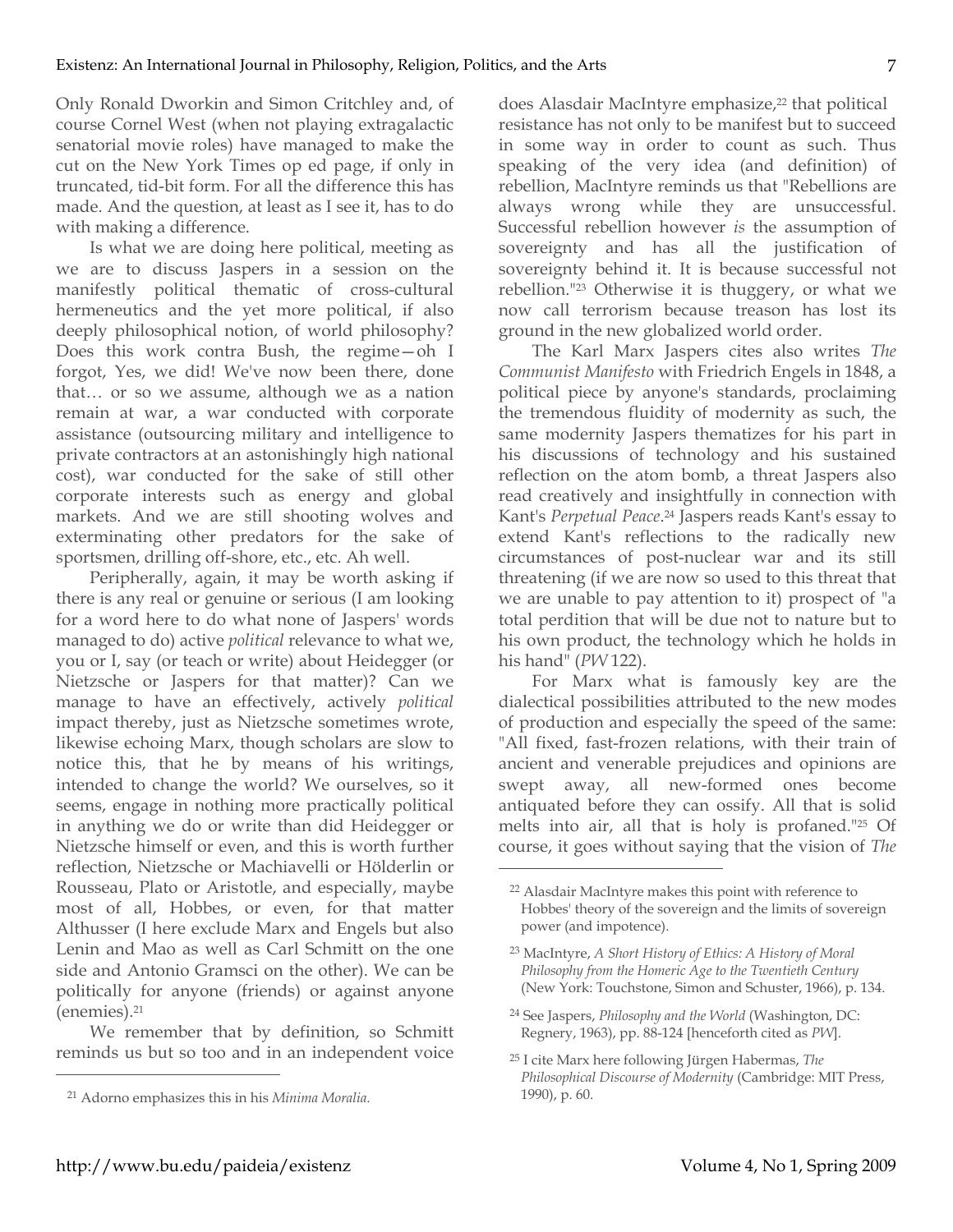*Communist Manifesto* (as both Jürgen Habermas and the Canadian Jesuit philosopher, Bernard Lonergan have underscored) has yet to be realized. But Nietzsche can seem to have offered a response to this fluid desacralization, the veritable unhinging of a center where, in Marx's words again: "…man is at last compelled to face with sober senses his real conditions of life, and his relations with his kind."26

Nietzsche and Jaspers and Heidegger were concerned with the same tendency that Marx/Engels had identified in order to perceive the conditions of life through illusion,<sup>27</sup> at best through artful illusion, at worst through the spirit-deadening illusions of religion and indeed of industrialized culture and modern techno-science.

I read the concluding chapters of Hannah Arendt's *The Human Condition* as addressed in these same terms to Heidegger as she might have also addressed them to Jaspers.28 I say *both* to Heidegger

 $\overline{a}$ 

and to Jaspers because Arendt's engagement of the question is adumbrated with reference to Nietzsche and not less to Hobbes, including the question of "sovereignty of a body of people bound and kept together not by an identical will which somehow magically inspires them all, but by an agreed purpose for which alone promises are valid and binding."29

But teaching Nietzsche, like teaching Hölderlin, is a particular and limited undertaking. Political writing is another. Thus Adorno and Horkheimer but so too, despite their differences, Arendt, and, following the war, Jaspers' own writings on tragedy and world peaces are political in ways that other kinds of academic writing and teaching are not. This is in part the reason that Arendt would never permit her interlocutors to characterize her as a philosopher: she would, she felt, be diminished by such a characterization in the public sphere within which she fully intended to be effective.

Is Nietzsche a political writer in the way that Arendt or at least for certain specialist scholars, that Jaspers was? This, on the face of it, simple question, is surprisingly difficult to resolve, especially inasmuch as dialogue and debate turn out to be hard come by. Since those who write on Arendt and Jaspers tend not to read Nietzsche (a sin that is rather more forgivable or understandable in Arendt's case),<sup>30</sup> just as those who write on Heidegger (even those who take up the theme of Heidegger and Jaspers or even Heidegger and Nietzsche) tend not to read Nietzsche,<sup>31</sup> the question is more than a little hermeneutically daunting.

<sup>26</sup> Ibid. Habermas is talking about railroads in this modern context and Nietzsche for Habermas is only a passing reference. But those who read Habermas do not read Nietzsche and I have sought to initiate greater dialogue between readers of Habermas and readers of Nietzsche in several book collections, most recently including Babich, ed., *Nietzsche, Habermas, and Critical Theory*, (Amherst, NY: Humanity Books, 2004). This undertaking is reprised, albeit from the perspective of political theory, and greatly expanded beyond Habermas in a recent overview collection of reprinted essays on Nietzsche and the political, Tracy B. Strong, ed., *Friedrich Nietzsche* (London: Ashgate, 2009).

<sup>27</sup> On Marx and Nietzsche, see not only Michel Foucault's "Nietzsche, Freud, Marx," in *Transforming the Hermeneutic Context: From Nietzsche to Nancy*, G. L. Ormiston and A. Schrift , eds. (Albany: State University of New York Press, 1990), 59-68. Gillian Rose and Howard Caygill among others such as Arthur Kroker as well as (more conventionally and in the field of political theory rather than philosophy) either Nancy Love or else James Miller's "Some Implications of Nietzsche's Thought for Marxism," *Telos* 37 (1978), 22-41, and/or Anthony Giddens, "From Marx to Nietzsche: Neo-Conservatism, Foucault, and Problems in Contemporary Political Theory," *Profiles and Critiques in Social Theory* 1 (1982), 215-230, and for an overview of some of the difficulties that bedevil any reading between Nietzsche and Marx, the anthropologist Clifford Geertz's reflections on academic-cum-cultural power-exchanges in his "Anti-Anti-Relativism," *American Anthropology* 86 (1984), 263-278.

<sup>&</sup>lt;sup>28</sup> This has yet to be fully explored and my point is not that one needs to notice how crucial Heidegger is for Arendt (this is not a point that needs noticing) but how crucial her allusions to Nietzsche are in this same very Heideggerian context.

<sup>29</sup> Hannah Arendt, *The Human Condition* (Chicago: University of Chicago Press, 1998), p. 245.

<sup>30</sup> The problem is more than a little tiresome. Hence Arendt scholars do offer occasional forays into the thicket or, better said, the constellation: Arendt/Nietzsche but do not imagine that Nietzsche scholarship presents the same complexities, say, as their own specialization might. So the Nietzsche one wreaks on one's undergraduates becomes the Nietzsche one flings into one's research.

<sup>&</sup>lt;sup>31</sup> How hard is it to read Nietzsche? Heidegger, of course, raises just this question throughout his lectures and this emphasis Derrida, among others, has underscored. I address this question in the first chapter of Babich, *Words in Blood, Like Flowers* (Albany: State University of New York Press, 2006), see too at greater length, Babich, "Dichtung, Eros, und Denken in Nietzsche und Heidegger" [see footnote 19] and the first chapter, "Nietzsches Stil" of Babich, *Eines Gottes Glück, voller Macht und Liebe* (Weimar: Bauhausverlag, 2009), 8-27.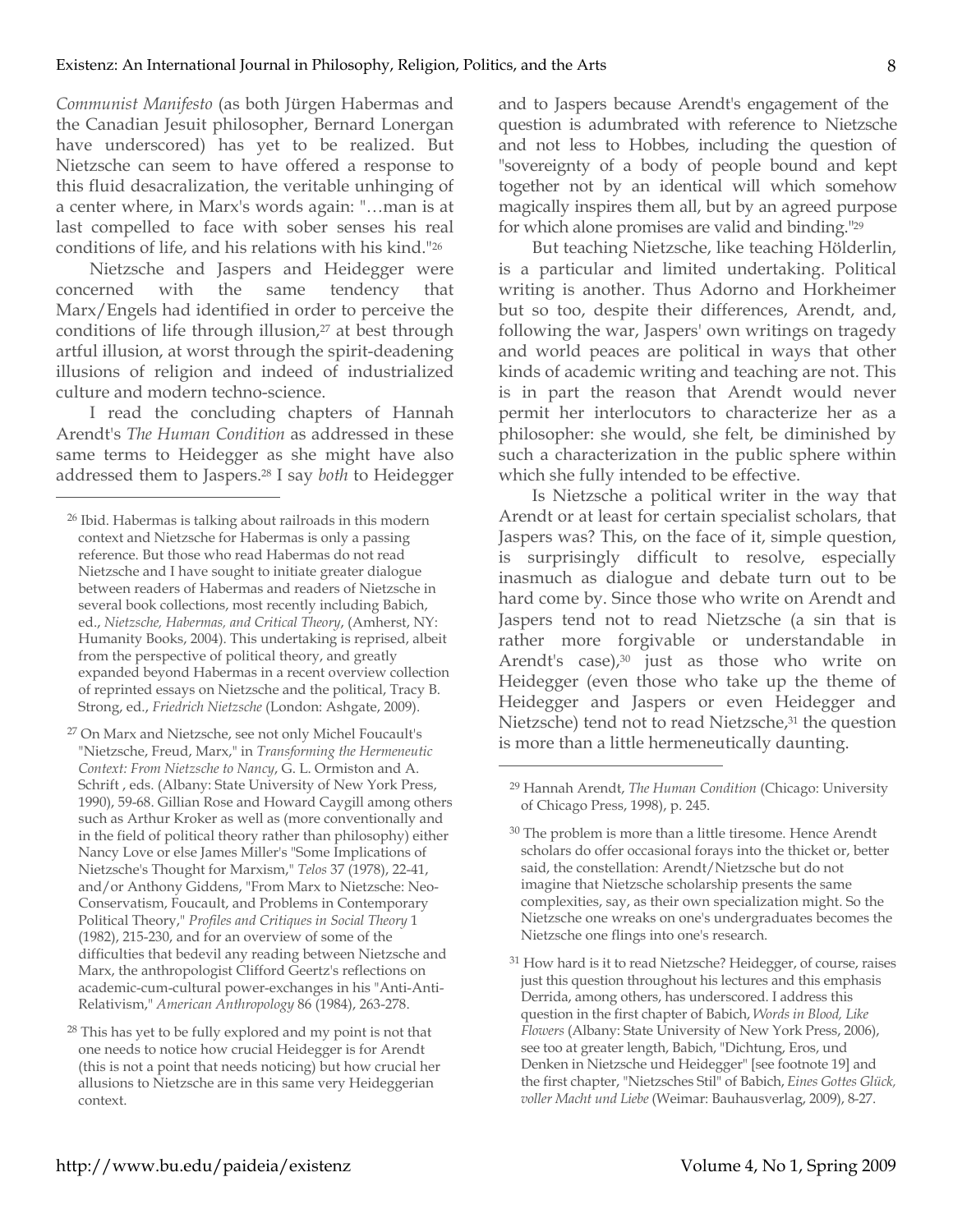But the problem hardly ends there. Even apart from the manifest difference between what readings there are, the lack of coordinated consideration of such readings probably is the most pernicious. Even less than analytic Heideggerians (so-called) and continental Heideggerians (so-called, but you know who you are, even if analytic scholars seem not to able to see you), those who write on Nietzsche and Heidegger, quite apart from analytic continental distinctions, seem disinclined to cite one another, a literally disrespectful scholarly habit that cannot but limit scholarly progress from the outset. I have elsewhere argued that part of the reason for this tendency, at least on the part of analytic scholars, is pragmatic or opportunistic. If one doesn't advert to other scholars, one can simply and in good conscience repeat the work, ah: the right way…

## **The Last of the Metaphysicians: A Step Back**

Nietzsche is to be associated with metaphysics from the start of Heidegger's 1936-1937 course given in the Winter Semester at the University of Freiburg,<sup>32</sup> and I have noted that this same metaphysical focus adumbrates Jaspers account as well. Jaspers differs from Heidegger just to the extent that Jaspers, given his focus on *Existenz*, begins with the situation of the human being, an anthropological emphasis Heidegger, following Husserl, always sought to eschew, referring instead and famously to the Being question. Jaspers emphasizes that the question *What is man?* as Nietzsche poses it "does not relate to a clearly demarcated and fully determinate object, but to the encompassing that we are [*das Umgreifende das wir sind*]" (*NPA* 127). Jaspers again and again, and Heidegger takes this up for his own part, emphasized Nietzsche own definition of the inherent mutability of the human: "man is the animal that is still not fixated" (*NPA* 131).

Jaspers indeed seems to outline the metaphysical schematism at the heart of Heidegger's reading of Nietzsche in the fifth chapter of his Nietzsche book where he writes "Nietzsche is one of a series of metaphysicians whose conception of being purports to be all-inclusive and thus to comprehend the universe as a whole. His fundamental principle is the "will to power" (*NPA* 287). But if Jaspers explains Nietzsche's metaphysics with reference to its physical referentiality related "to this world and to no other," such a metaphysical worldview is one in which the world "exists as pure immanence" (*NPA* 287). It goes without saying that most conceptions of the metaphysical are other than physical or immanent. For this reason, assuming metaphysical worldview to be a view beyond the world, as it were, of the otherworldly or world as it is "in-itself," Heidegger's ascription of an engagement with metaphysics as the substance of Nietzsche's philosophy runs counter to most, if not all, of Nietzsche's interpreters who read Nietzsche on just the same terms as radically *anti*-*metaphysical*. Of course, and as Eugen Fink was also careful to emphasize in his own reading of Nietzsche, metaphysics as such was a concern for Nietzsche as it was for Schopenhauer and for Kant.33 For Jaspers, "the fundamental principles of his metaphysics were fashioned from a transformation of Kant's critical philosophy" (*NPA* 287). Nietzsche's metaphysics is expressed in terms of his engagement with religion<sup>34</sup> as well as with both philosophy and science, a double engagement that brought Nietzsche to frame what he called the perspective lens of life. As Heidegger writes in the epigraph he sets to the first double volume of his Nietzsche courses, "For Nietzsche himself, identifies the experience that determines his thinking. 'Life ... more mysterious since the day the great liberator came over me—the thought that life should be an experiment of knowers' (GS §324)."35

 $\overline{a}$ 

<sup>32</sup> Thus the first chapter of Heidegger's *Nietzsche 1: The Will to Power as Art*, trans. David Farrell Krell, (New York: Harper, 1979) is entitled "Nietzsche as Metaphysical Thinker." We will also note that 1936 also marks the start of Heidegger's engagement with *Ereignis*, that is, his *Beiträge zur Philosophie*.

<sup>33</sup> Eugen Fink, *Nietzsche's Philosophy*, trans. Goetz Richter (Aldershot: Avebury, 2003). See in particular, Fink's Chapter 5: "Nietzsche's Relationship to Metaphysics as Imprisonment and Liberation."

<sup>34</sup> Heidegger takes as motto to his lecture course Nietzsche's marvelous provocation to monotheism *an sich*: "Well nigh two thousand years and not a single new god!" (*The Antichrist* 1888).

<sup>35</sup> In the 1991 English language translation to Heidegger's lecture courses, this appears as "The Author's Foreword to all Volumes," *Nietzsche: Volumes One and Two*, David Farrell Krell, trans. (San Francisco: Harper Collins, 1991), p. ixl [henceforth cited as *N1* or *N2*].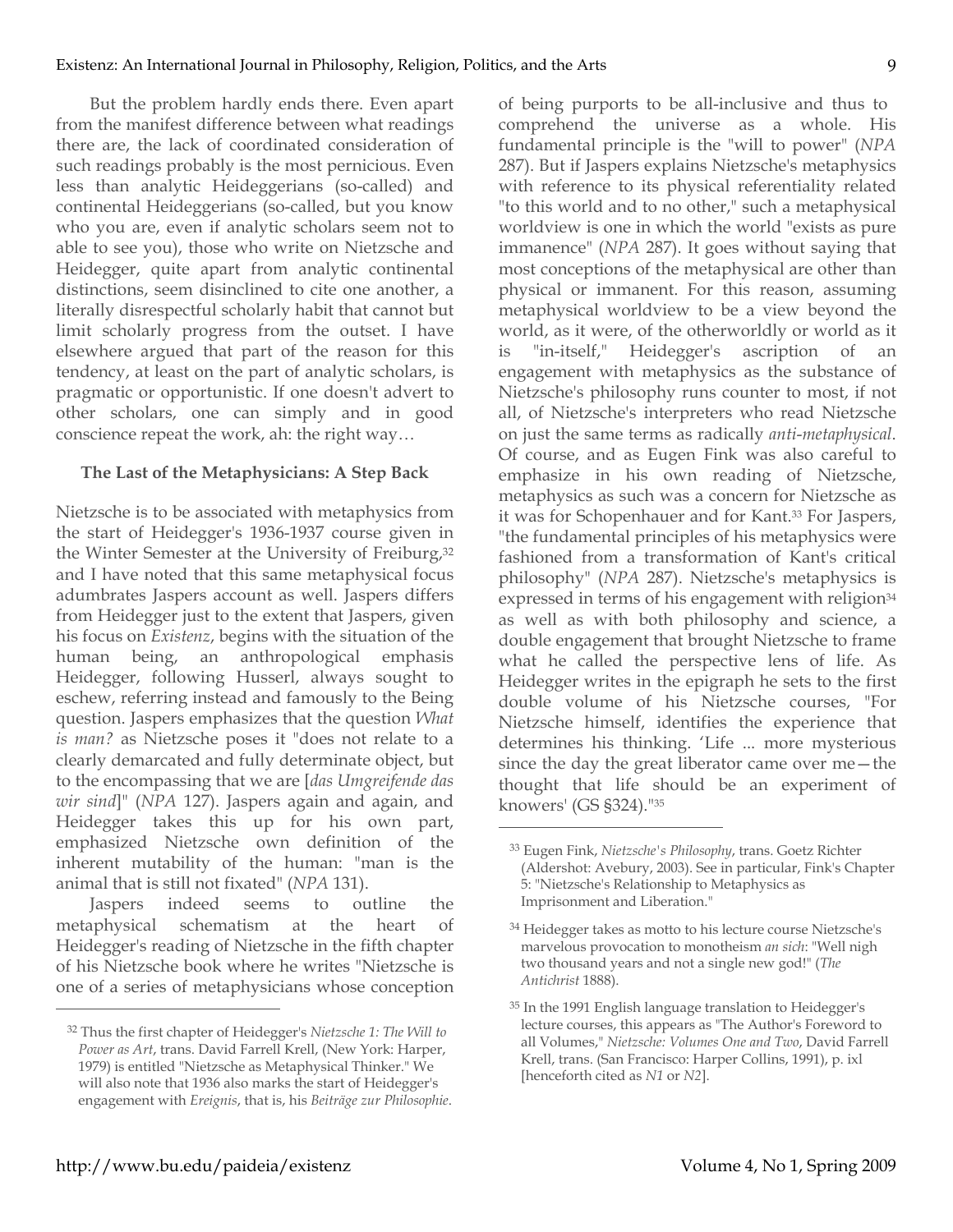An element of what a generous reading could call resistance—and certainly *Heidegger's* reading of Heidegger, as we may regard his self-interpretation of his lecture courses, should be assumed to be generous36—is already to be found when Heidegger suggests that "Nietzsche's thinking proceeds within the vast orbit of the ancient guiding question of philosophy 'What is Being"' (*N1* 4). We recognize this claim and its reference to Nietzsche already from *The Introduction to Metaphysics.* But is this not what we expect from Heidegger? The key to "real" philosophy is thinking Being and to the extent that Nietzsche does it, he can be counted as a philosopher, not of a specifically Nazi kind but within the philosophical tradition as a whole.

By saying this Heidegger inverts the then- and still-standard readings of Nietzsche as philosophical *outsider* both concords with and subverts Jaspers' conclusion that "to philosophize with Nietzsche means to be constantly taking issue with him" (*NPA* 458). From the start, Heidegger contends that "Nietzsche is not at all so modern as the hubbub that has surrounded him makes it seem" and "not nearly so subversive" (*N1* 4). For Heidegger, rather than diminishing Nietzsche by setting him internal to Western philosophy, to say that "Nietzsche knew what philosophy is" is to discover his outstanding place in this tradition: "Only great thinkers have this" (*N1* 4).

If, however, one is looking for a *Reichsphilosoph*, what is needed is a revolutionary thinker: a new thinking for a new Reich. We are still looking for the same "new" Nietzsche. Thus today's commentators have pointed to a peculiar anxiety on Heidegger's part vis-à-vis Nietzsche, following or in the wake of Derrida, such that it would inspire him to locate the anti-traditionalist, indeed anti-traditional, antimetaphysical thinker interior to (rather than apart from) the metaphysical tradition. Contra typical denigrations—not at all remarkably still current today—of Nietzsche as "irrational" or "nonrigorous" or as a "poet philosopher" but also contra those who name Nietzsche a "philosopher of life," Heidegger engages Nietzsche as a *thinker* of the will

to power by engaging Nietzsche's thinking about thinking (knowledge, logic, science). Here Heidegger parts company with Jaspers whose systematic reading of Nietzsche takes him another direction. What is plain is that Heidegger's engagement with Nietzsche's Will to Power (as knowledge) challenges the standard Nazi reading of Nietzsche as a philosopher of "the will" or of "life" and it remains opposed to contemporary readings of Nietzsche.

Heidegger undertakes this challenge to the Nazi ideal of Nietzsche as a philosopher of the "Will" in the direct context of a consideration of the work known as the *Will to Power*, a masterwork never brought to "fruition," as he reminds his students from the start but remaining as a collection of "preliminary drafts and fragmentary elaborations for that work" (*N1* 7). Heidegger here issues his most provocative claim against Nietzsche scholarship: "What Nietzsche himself published during his creative life was always foreground" (*N1* 9). This foreground would include *The Birth of Tragedy* as it would also include *The Gay Science, On the Genealogy of Morals*, and so on. For Heidegger, Nietzsche's "philosophy proper was left behind as posthumous, unpublished work." Even *Thus Spoke Zarathustra* would remain as "vestibule" (*N1* 4), and it is essential to underscore here that Heidegger does not invent this description as a term of denigration, but quotes, verbatim, Nietzsche's own characterization of his own masterwork.

For Heidegger, if not indeed for Jaspers who takes a consistently systematic exception to Nietzsche as aphorist, the question turns upon the challenge of reading an author who writes, as Nietzsche writes, in aphorisms. The problem is that of the aphoristic form per se, for "not every brief notation is automatically an aphorism, that is, an expression or saying which absolutely closes its borders to everything inessential and admits only what is essential. Nietzsche observes somewhere that it is his ambition to say in a brief aphorism what others in an entire book...do *not* say" (*N1* 10). This "somewhere" of Heidegger's elliptical reference is to the conclusion of Nietzsche's preface to *On the Genealogy of Morals* and Nietzsche's own remonstration against those of his readers who have had trouble understanding his *aphoristic writing*  diagnosing such as those readers as those who have,

<sup>36</sup> Manifestly enough, not all self-reflective readings are. Nietzsche's self-reflective readings seem to be a counterexample and it would take us too far afield to show that not unlike Heidegger, like most scholars, Nietzsche is kinder to himself than is usually assumed.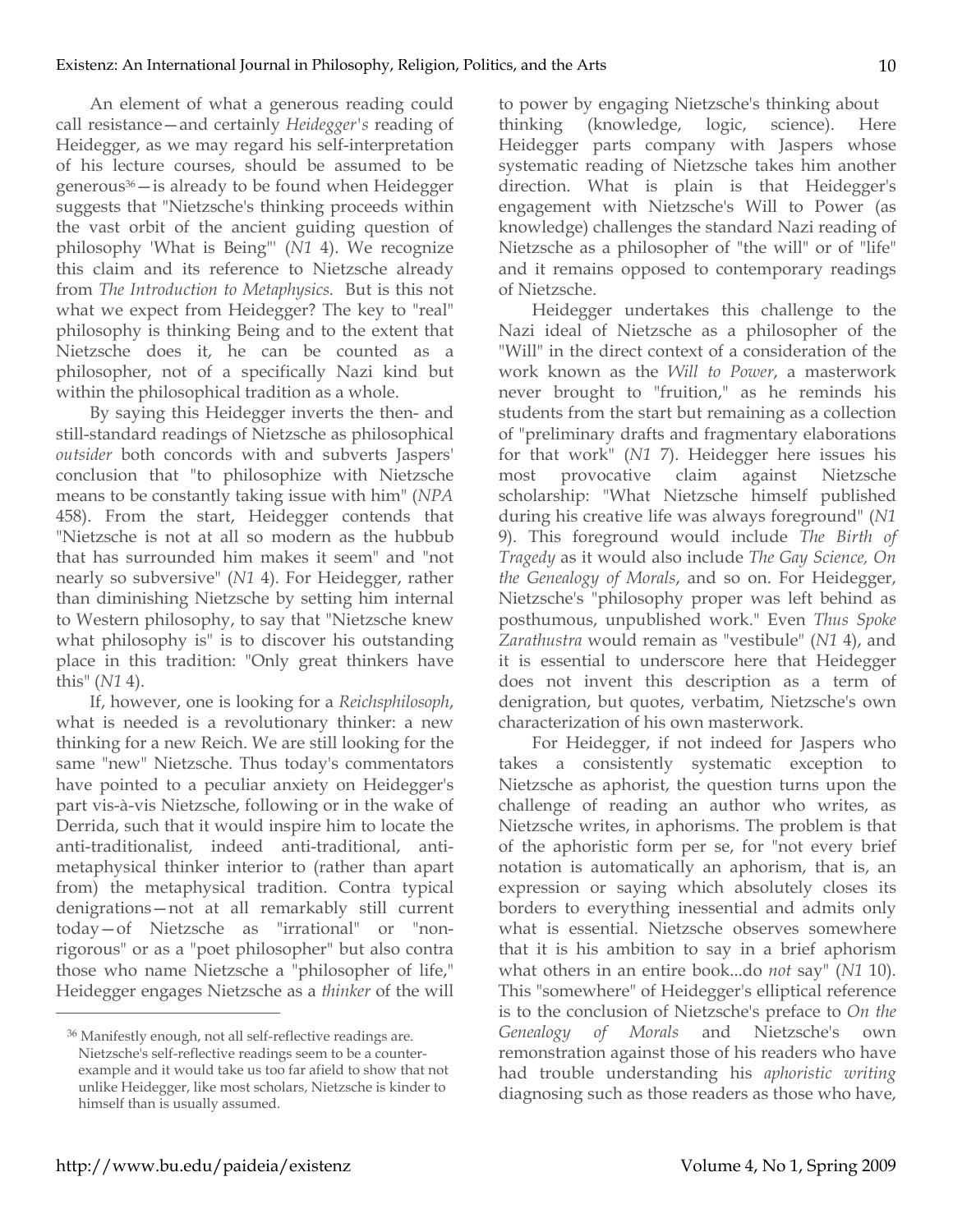as the great majority of modern readers have, "unlearned the art of reading"<sup>37</sup> aphorisms.<sup>38</sup>

How indeed are we to read Nietzsche's aphorisms? And what will this mean for our reading of Nietzsche? This question is important if we turn as Heidegger does and only selective few of Nietzsche's current readers do, to Nietzsche's seemingly opposed teachings of the will to power and the eternal return of the same. Thus Heidegger proclaims "Whoever neglects to think the thought of the eternal recurrence together with will to power, as what is to be thought genuinely and philosophically cannot grasp the metaphysical content of the doctrine of will to power in its full scope" (*N1* 21). Here Heidegger mentions two authors who have two different but exactly traditional interpretations: Alfred Baeumler and Karl Jaspers,<sup>39</sup> both of whom, and for different reasons, exclude the teaching of the eternal return from the teaching of the will to power.

At the start of the 1938 lecture course, *The Eternal Recurrence of the Same*, we find not only a signal confrontation with Bauemler's teaching contra the eternal recurrence but a trailing hermeneutic echo of Heidegger's own language in the epigraph set to his *Beiträge*: "If our knowledge were limited to what Nietzsche himself published, we could never learn what he carefully prepared and continually thought through, yet withheld" (*N2*

37 Nietzsche, *Zur Genealogie der Moral*, §viii, *Kritische Studienausgabe* (Berlin: de Gruyter, 1980), Vol. 5.

 $\overline{a}$ 

<sup>38</sup> It is an irony but also a sign of the importance of reflecting on this notion that the most sustained commentary so far on this Nietzschean discussion of aphorism has been all about identifying (and misidentifying) the aphorism to which he referred. See for a discussion and further references to the terms of the dispute, Babich, "The Genealogy of Morals and Right Reading," especially pp. 182-185.

39 Part of Heidegger's reasons for refusing Baeumler's refusal of the teaching of eternal recurrence in spite of his sympathy for Baeumler's refusal of Ludwig Klages' "pychologicalbiologistic interpretation of Nietzsche" (*N1* 23), has to do with Baeumler's privileging of the will to power, which Baeumler, Heidegger argues, "interprets politically" (*N1* 22). Where Heidegger's position on Baeumler is complex his refusal of Jaspers is both facile and inexact.

15).40 The published aphorisms are to be read, this is Heidegger's exoteric/esoteric distinction, against or in contrast with the unpublished texts qua *unpublished*. In this esoteric or "withheld" domain of Nietzsche's thought, the unpublished texts are, as Kierkegaard said of Socrates—and as Nehamas has also emphasized this uncanny or strange irony— "silent."41 For Heidegger, this silence is a telling or revealing silence: not a silence that betrays itself or gives itself away but an authentic or genuine silence.

It is exactly significant at this juncture that Heidegger goes on to condemn academic scholarly productivity and indeed the future of scholarship in general as following the muster of the natural sciences. Even the natural sciences have their political side as well as their ideological fashions, an emphasis made contra the nationalist trend of Nazi or "German" science, "it has now come to light that the Russians are today conducting costly experiments in the field of physiology that were brought to successful completion fifteen years ago in America and Germany, experiments of which the Russians are totally unaware because of their boycott against foreign science" (*N2* 16). We have noted that the 1936 Jaspers had already drawn upon Nietzsche's own contrasts as he made them with reference to America, England, France, and to Russia, all in distinction to Germany (*NPA* 264-267).

Heidegger's specific reading here repays our attention. Against the Nazi ideology of folk, specifically *German* science, Heidegger challenges the *same* German tendency, in his words, to exclude the foreign.42 This is not the whole of Heidegger's point as he emphasizes the growing dominance of "industrial and technological organization" (ibid.),

<sup>40</sup> See Babich, "Heidegger's Will to Power," *Journal of the British Society for Phenomenology* 38, Number One (2007), 37-60. I offer an explication in these terms of Heidegger's epigraph to the *Beiträge* on p. 38.

<sup>41</sup> See for a lovely reading of this "silence," Alexander Nehamas' account of Platonic irony (tacking between Mann's Castorp and Plato's Euthyphro in the first chapter of his *The Art of Living: Socratic Reflections from Plato to Foucault* (Berkeley: University of California Press, 2000), pp. 19ff.

<sup>42</sup> Heidegger's reading of Hölderlin's letter to Böhlendorff can be read in this way as well. See Babich, "Between Hölderlin and Heidegger: Nietzsche's Transfiguration of Philosophy," *Nietzsche-Studien* 29 (2000), 267-301.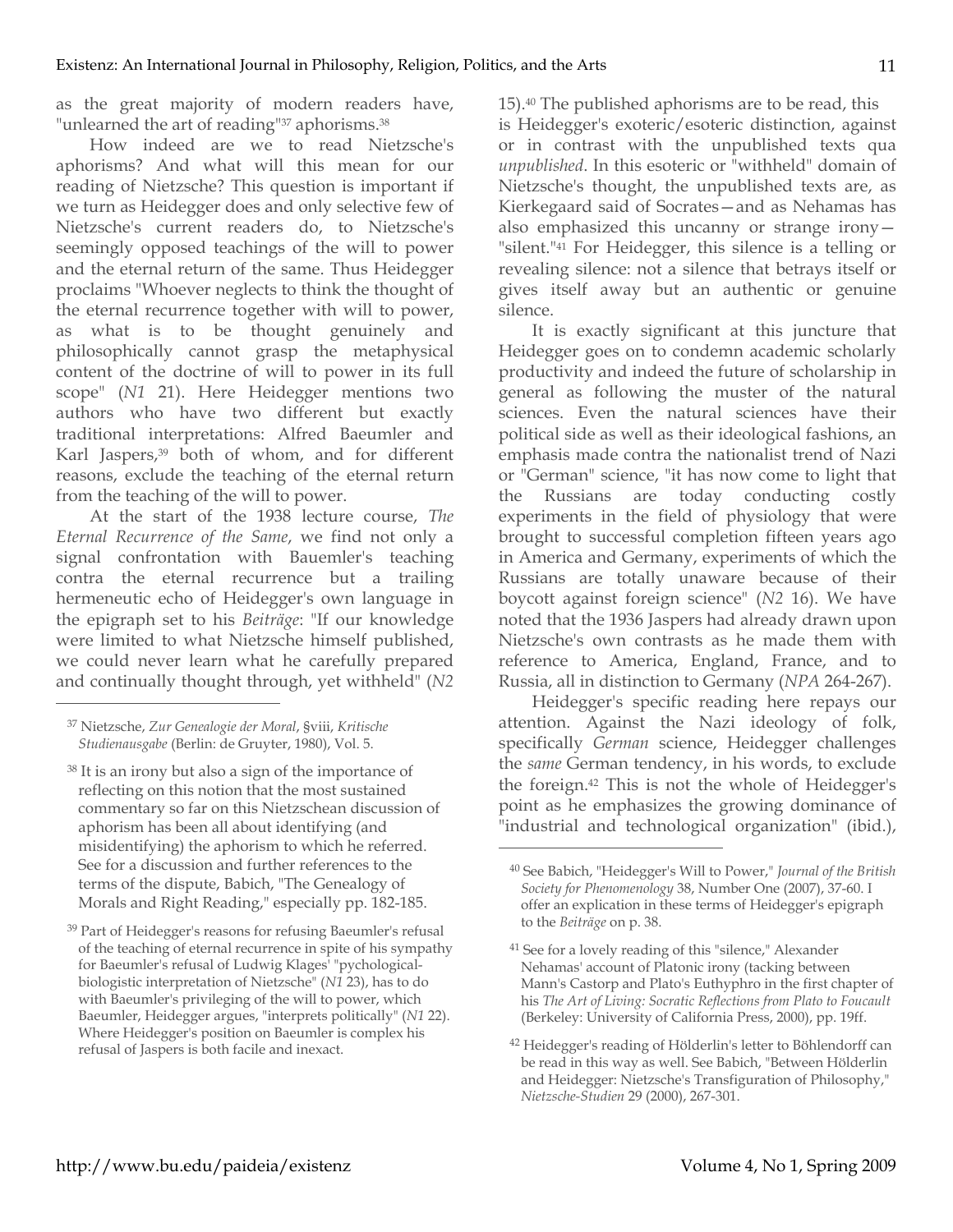an emphasis that recalls Jünger's own emphases but can also be heard in Schmitt in his analysis of the changing nature of sovereignty in the modern political world.43 Presaging his later articulation of his argument concerning technology and the scientific worldview, Heidegger writes that without "the technology of the huge laboratories, without the technology of a perfected machinery for publication [and we may interrupt here to wonder what else the internet would be if not such a machine for seemingly perpetual, because (seemingly) perpetually renewed publication—BB], fruitful scientific work and the impact such work must have are inconceivable today" (*N2* 17). Nor does Heidegger absolve the social sciences much less the humanistic disciplines, caught as they are (and as we today still seem to be caught) in a "rush to 'get it out' and the anxiety about 'being too late'" (*N2* 17).

Heidegger goes on to identify one of his key strategies for reading Nietzsche (a strategy that repays our attention): "we will first bring before us those communications ventured by Nietzsche himself… After that we shall survey the materials that Nietzsche withheld" (*N2* 18). In this way and contrary to well-promulgated claims, beginning with those of Bernd Magnus, Heidegger *does not* pick and choose between Nietzsche's texts but examines first the exoteric (or published) texts before contextualizing these same published texts in terms of Nietzsche's unpublished writings. Accordingly, when Heidegger undertakes to read Nietzsche as thinking the thought of eternal return, he first engages Nietzsche's representation of the eternal return as a thought experiment (with demons, moonlight, spiders, and an hourglass) in *The Gay Science* and in this context raises the crucial question of the meaning of science as such and for Nietzsche. This reference to science can be understood as referring to a key distinction between

the published (exoteric) and unpublished (esoteric) articulations of the teaching of the eternal return.

Heidegger emphasizes his confrontation with Nazi readings of Nietzsche still more explicitly in 1939: "Nietzsche's philosophy impels us toward the necessity of confrontation in and for which Western metaphysics, as the totality of a history that has been accomplished, is consigned to *what has been*, that is to say, is consigned to an *ultimate futurity*" (*N2* 162, emphasis added). Anyone with "ears to hear" would have heard this as a straightforward challenge to Nazi interpretations of Nietzsche.

In Heidegger's context, what is to be done is to steer clear of the all-too-common tendency to "grasp Nietzsche's philosophy superficially and to pigeonhole it with the help of the usual historiographical labels as 'Heraclitean,' as a 'metaphysics of the will,' or as a 'philosophy of life'" (*N2* 162). The terms Heidegger mentions here, "metaphysics of the will," "philosophy of life," the parallel coordinate of a totalized history: "what has been" and "an ultimate futurity," are not only the same terms still invoked in order to lay claim to the same irrationalism that firmly locates Nietzsche as a precursor to fascism but these are also the popular terms on which Nietzsche had been read and was read at the time as a potential philosopher of Nazi thought.

If Heidegger did nothing other than to fit Nietzsche within the tradition of philosophy, he opposed the tendency to find a Nietzsche eccentric to philosophy and its tradition. A confrontation with Nazism is thus and already at work in the very idea of Nietzsche *as a thinker* and that is also to say as a thinker within, rather than apart from the tradition of Western metaphysics and philosophical thought. It goes without saying that this level of resistance falls short of active heroism but it does not follow that it is no kind of resistance.

## **Science and Totality**

Nietzsche challenges the positivistic thinkers of his day who claimed that "philosophy itself is critique and critical science—and nothing besides!"44 Instead Nietzsche argues that the philosopher of science

 $\overline{a}$ 

<sup>43</sup> Michael Zimmerman, among others, has explored this emphasis. See for a discussion of Jünger on technology, *Titan Technik. Ernst und Friedrich Georg Jünger über das technische Zeitalter*, ed. Friedrich Strack (Würzburg: Königshausen und Neumann, 2000) and see for Schmitt's complex reference, Carl Schmitt, *Political Theology* (Chicago: University of Chicago). See too Arendt on the issue of science and technology and the concomitant de-positioning of philosophy in *The Human Condition*, §§ 38-42.

<sup>44</sup> Nietzsche, *Beyond Good and Evil*, §210.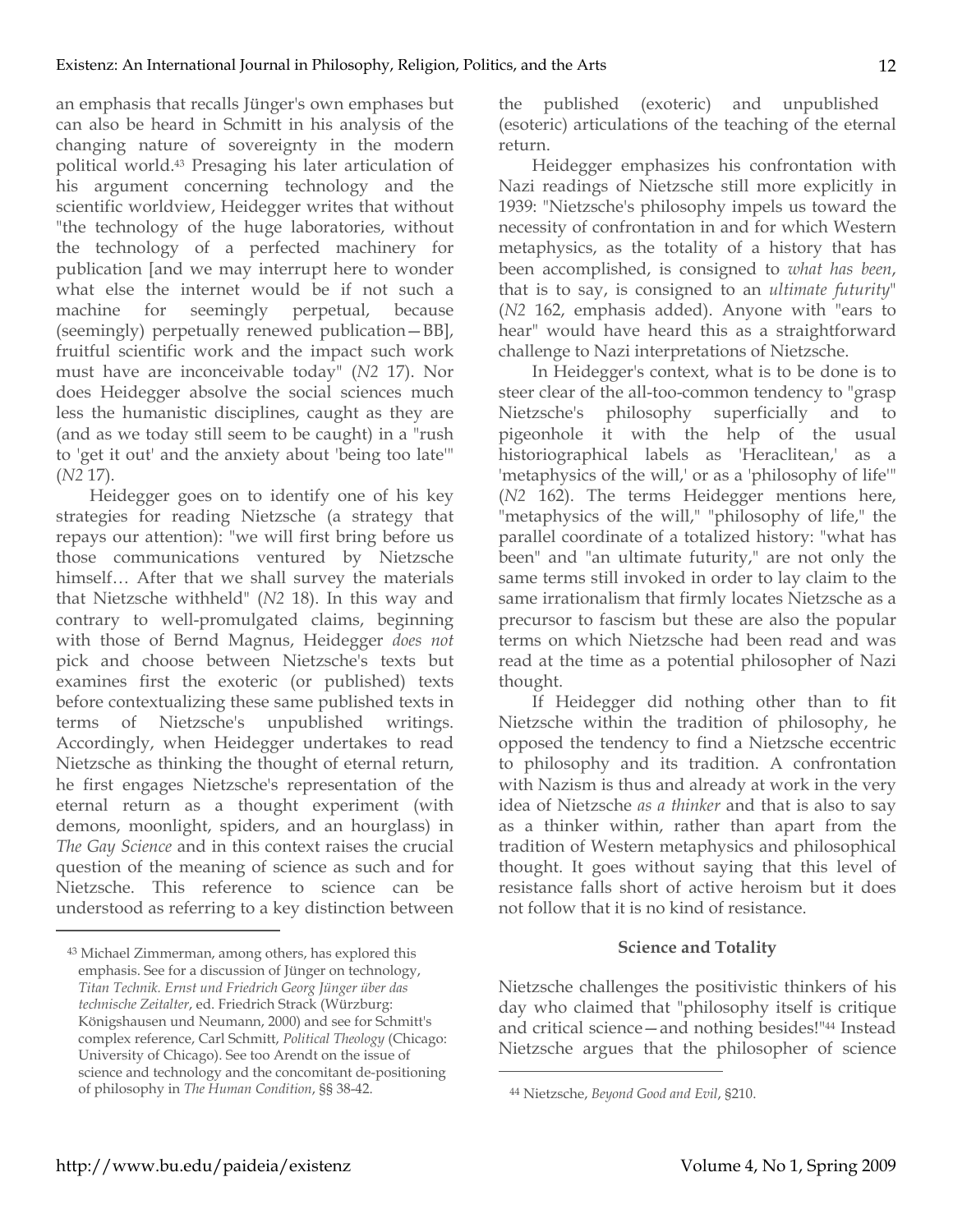will need to be critical of the claims of critical thinking—critics, even critical scientists, are themselves no more than the "tools" of the philosophers, and are hence "far from being philosophers themselves."45 For Nietzsche, what is at issue, as Jaspers likewise emphasizes, is not a celebration of critical thinking *per se*, as if this were the heart of science, but the spirit of *philosophical* critique (and here Jaspers does not differ from Heidegger) and therefore of the genuinely philosophical critique of science which puts science itself in question.46

Jaspers thus speaks of what Nietzsche in *The Birth of Tragedy* regards as the critical "problem" (or question) of science, in terms of scientific methodology as genuine scientificity (*NPA* 172 ff.). It is significant that Jaspers traces this scientific focus to the open and rigorously research orientation of Nietzsche's teacher Friedrich Ritschl, inasmuch as Jaspers reminds us that Ritschl's seminar included a range of "non-philologists, including even numerous medical men, [who] participated in it with a view to learning 'method' … the art of distinguishing the real from the unreal, the factual from the fictitious, demonstrable knowledge from mere opinions, and objective certainty from subjective preference" (*NPA* 30). As Jaspers emphasizes, this same rigorous emphasis on the common method unifying the sciences led for Nietzsche, as for Heinrich Rickert and Heidegger, to an insight into the formal limits of science as such.47

One of the things that can be lost in reading Jaspers today, in addition to the relevance of an entire array of nineteenth century themes and insights as these inevitably inform his thinking and his conceptualization of his thought, is his approach to the logic of totalitarian thought. Hannah Arendt expresses this for her own part, following Jaspers' (but no less Nietzsche's) arguments against the

 $\overline{a}$ 

particularly repressive force of the principle of non-contradiction. Very much as Jaspers also carefully distinguishes the role of logic and scientific reason in a broader sphere, Arendt argues that "within the totalitarian ideologies of Western science 'the purely negative coercion of logic, the prohibition of contradictions' became 'productive' so that a whole line of thought could be initiated, and forced upon the mind, by drawing conclusions in the manner of mere argumentation."48 Such "forced" conclusions can never be said to be "wrong" because the ideology of causal thinking always assumes "that one idea is sufficient to explain everything in the development from the premise and that no experience can teach anything because everything is comprehended in this consistent process of logical deduction" (*OT* 470). Rather than a monolithic relationality, Arendt emphasizes a plurality of conditions and events, told and retold, woven into the very "texture of reality."49 Like Heidegger, Arendt opposes thought to logic both because thinking is dialogical and because it is far more than that and, in yet another Nietzschean parallel, echoing Simone Weil at the same time, Arendt argues that thinking, like the truth of poetry, "points to an infinite plurality which is the law of the earth" (*LM1* 187).

Arendt thus argues, as Heidegger had argued at its inception and as Adorno, as we have already noted, would differently rail against the totalitarian presuppositions of analytic philosophy. Arendt, for her own part, does not hesitate to identify these same presuppositions as animated by ideology, and she reminds us of the uncritical conceptual illusion that "what appear to be errors in logic to minds disencumbered of questions that have been uncritically dismissed as 'meaningless' are usually caused by semblances" (*LM1* 45). Saying this Arendt hardly means to offer a concession to the challenge that such problems, *qua* semblances are in fact illusory. Rather, for Arendt, as for Kant, Nietzsche, Husserl, Heidegger, and Jaspers, every kind of semblance must and can only be "unavoidable for

<sup>45</sup> Nietzsche, *Beyond Good and Evil*, §210.

<sup>46</sup> *NPA*, Chapter Two: "Truth," pp. 171ff. esp "The Methodical Attitude," pp. 173ff., and "The Limits of Science," pp. 176ff.

<sup>47</sup> See, again, *NPA* 176ff. For a discussion of Rickert, Jaspers, and Heidegger including further references in connection with science, see Babich, "Early Continental Philosophy of Science: 1890-1930," in *The New Century Volume Three: History of Continental Philosophy*, ed. Keith Ansell-Pearson (Chesham, UK: Acumen Press, 2010), in press.

<sup>48</sup> Arendt, *The Origins of Totalitarianism* (New York: Harcourt, Brace, and World, 1966), p. 470 [henceforth cited as *OT*].

<sup>49</sup> Arendt, *The Life of the Mind Vol. 1, Thinking* (New York: Harcourt, Brace, Jovanovich, 1978), p. 137 [henceforth cited as *LM1*].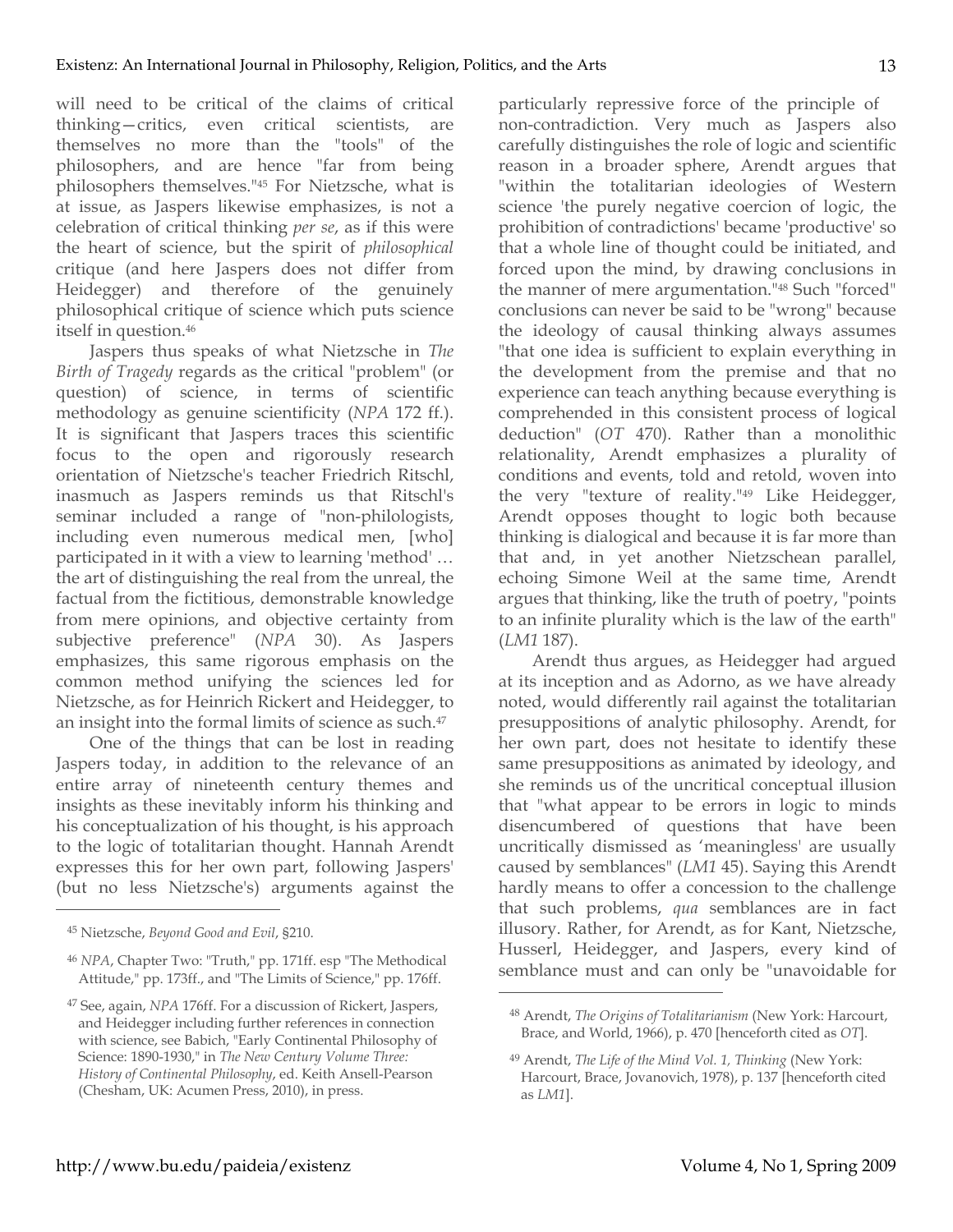beings whose existence is determined by appearance" (*LM1* 45). Speaking in the parlance of professionally marginalized philosophy (the analytic continental divide was as active at the time as it still is today), that is: speaking as a continental philosopher, we live for Arendt *in* the world, as finite, limited organic beings. And if such "semblances" or perceptual, perspectival phenomena cannot be analyzed, they can be reflected upon, thought about, and through such thinking, some kind of account can be attempted.

But, just as Plato said at the beginning of philosophy, no story can be told if no one listens. And listening, like thinking, like reading, must be learned. The obstacles to listening are the obstacles to the entirety of the life of the mind as well as the free expression of humanity beyond the limits of material and ideological oppression (social class, sex, race, etc.) Hence the ongoing story of continental philosophy as an appeal to thought remains an unfinished, still unframed invitation.

The approach to philosophic knowledge is distinct from the totalitarian conviction of either the relativist or the dogmatist. Thus Jaspers writes: "The way of reason demands that we reach out for all possible knowledge. Concepts, whether prevalent or only possible must be known and tested without submitting to any of them."50 That Jaspers means this openness is patent and he reads not only Kierkegaard but also Nietzsche and elects Max Weber as the exemplar of this same rigorously rational openness,<sup>51</sup> an openness Jaspers, like Nietzsche before him, referred to in perfectly routine German conventionality as "science." It was not that Jaspers shared Weber's reservations with regard to philosophy—in his 1955 Epilogue, published as the introduction to his three volume *Philosophy*, Jaspers, after drawing a parallel to his own youthful and thus and then "unquestioning"

 $\overline{a}$ 

search for "cogent insights valid for everyone, (*P1* 12) reflects that Weber effectively discards philosophy, retaining only an esteem for philosophical logic "in which sense he held its philosophic character to be self-evident."52 For his own part, what Jaspers took from Weber was a sense of the meaning of science, that is: of the vocation of science that comprehended both sciences' power and its limits. This Jaspers expressed at numerous locations in his writing and also used it to illuminate, and this is the height of systematic or methodical rigor, the limitations of even Weber's intellectual project. By contrasting untrue and true or authentic foundering, itself a reflection on the meaning of shipwreck in Weber, now known to many people from a passing acquaintance with Hans Blumenberg and for others by way of Isaiah Berlin but also and emblematically present to both Jaspers and Weber as Nietzsche unforgettably articulated this idea of the shipwreck of rationality in his first book on tragedy: "science spurned by its powerful illusions speeds ... concealed in the essence of logic, suffers *shipwreck.*"53 Jaspers emphasizes that "Max Weber's foundering consists in grasping positively—in limitless, definite, empirical knowledge that is close to the object and material—genuine ignorance and opening up for himself the possibility of a being as authentic being rather than as known Being" (*BPW* 488). For Jaspers this means that one was enjoined to respect the difference between philosophy and science as well as the relation between the two and hence the value of both.

Yet Jaspers then as now would suffer for pointing out this distinction. If he was criticized for this it was nonetheless essential to his thinking. And like Husserl and like Heidegger, but also we should not fail to note, like Heisenberg, and like Gödel and even Einstein, Jaspers too, as we have already

<sup>50</sup> Jaspers, *Philosophy*, Vol. 1, p. 12 [henceforth cited as *P1*].

<sup>51</sup> Jaspers, "The Scientist, the Man," in *Basic Philosophical Writings*, pp. 480ff. [henceforth cited as *BPW*]. See however for a direct comparison of Weber with Nietzsche, p. 493: "the race of men born into the world of Homer and the Jewish prophets was not lost in Nietzsche. Its last great figure, for the time being, was Max Weber; he was a figure of our world which changes at such a mad pace that particular contents of Weber's world have already passed away in spite of the brevity of the time that has gone by."

<sup>52</sup> *P1* 12, Weber himself, Jaspers would summarize was a "philosopher," but if philosophers are always "new and original" in each era, "all philosophers have one thing in common: they are what they know. Every philosopher is the lucidity of an unconditional being." Jaspers, *Leonardo, Descartes, Max Weber*, trans. Ralph Manheim (London: Routlege and Kegan Paul, 1965), p. 195.

<sup>53</sup> Nietzsche, *The Birth of Tragedy*, §15. (*Die Geburt der Tragödie* in *Kritische Studienausgabe*, Giorgio Colli and Mazzino Montinari, eds. (Berlin: de Gruyter, 1980), Vol. 1.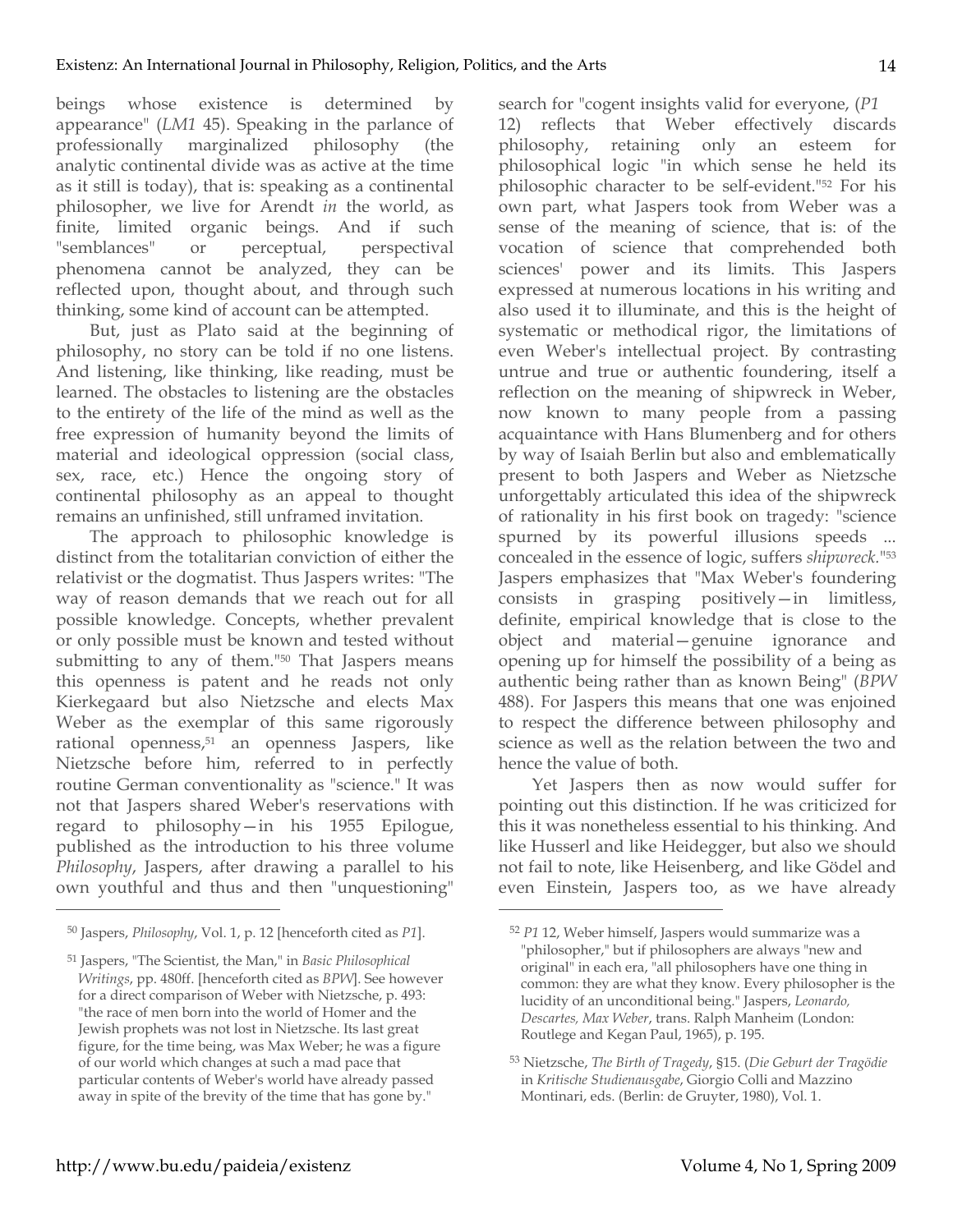suggested, would warn of the "crisis" of science in general but especially the natural sciences. As Jaspers put it in terms of the historical constellation of science qua revolutionary, "Once upon a time, science disrupted authority, tradition, and revelation. It enabled the human being to take his stand upon himself" (*BPW* 249). With this reference to the idea of revolutionary science, Jaspers intends to refer to Luther's theology as much as Newton's physics and Liebig's chemistry. "Later," Jaspers continues, "rendered absolute in positivism and idealism, science entered a crisis. It did not deliver what it had seemed to promise: a worldview, a set of values, a knowledge of the goal. Claiming more than it could claim, science betrayed itself; and as erudition, it became detached from being" (*BPW* 249). For Jaspers there are two solutions to the resultant crisis. One solution is a return to revelation and authority, although for Jaspers the dangers of this are artificiality and soullessness, hence such a return can never be blind as it would inevitably have to "differ from what it was before being put in question" (*BPW* 249). What Jaspers means by his other alternative, here articulated as the prospect of "philosophizing" has then to do with really living, attuned, i.e., "in existence to awaken possible Existenz. We can go forward to freedom, related to transcendence and without knowing whither" (*BPW* 249). It is important to note that a genuine science is essential to such a possible Existenz, as it includes what Jaspers names the "manifest mystery" (*BPW* 161). For Jaspers, "The manifest mystery is an essential trait of scientific world-orientation; this is why it may be either empty and indifferent, as a mere unexistential consciousness, or it may prepare us for the leap to possible Existenz. This is also why," and Jaspers is careful to emphasize this point, "a strong and conscious *Existenz will be most insistent upon pure, cogent science*" (*BPW* 161).

There are popular visions of science that Jaspers refuses again and again as insufficiently scientific, Heidegger's word for this insufficiency would have been a lack of rigor or reflection. Hence Heidegger notes of the dogmatism of popular empiricism that it is not "free sight but a hardening of positive science to an uncomprehended and depressive authority. This superstitious belief in factuality will not let us see the full reality in facts. It is a vacuous manner of assertive speaking, not a bringing to mind of factuality, it covers up the field of vision and it not open to things" (*BPW* 166). Similarly, Jaspers argues "An empty faith in technological omnipotence makes us tie ourselves to technological ends" (*BPW* 166).

Knowing what science can do for Jaspers also entails knowing what it cannot do. The distinction echoes the early Nietzsche's attention to the "limits of science," as we above noted that Nietzsche speaks of these limits in his invocation of the "shipwreck" of reason with reference to both Kant and Schopenhauer in *The Birth of Tragedy*, a consciousness of the limits of science given for both Jaspers and for Nietzsche only with "methodical consciousness" (*BPW* 13). Method is key to science for Jaspers (*BPW* 355), but and again what is at issue is the compound of "*methodical* consciousness" or *mindful* science. Thus Jaspers can reflect that "once knowledge loses its methodical sense—which lies solely in the notion of research—the purity of the results of knowledge will be lost as well" (*P1* 140). What Jaspers means by this is not limited to the hermeneutic sciences *per se*, the human or social sciences, such as history and political thought hence Jaspers' example is nothing other than mathematics. Recalling both Heidegger's and Husserl's reflections on science, Jaspers remarks upon the sheer and marvelous efficacy of mathematics using the example of the mathematics of particle physics:

The unvisual clarity of the formula shines into total darkness. It seems like magic when the results of measurements taken in our world confirm the reality of the conceptions of this curious mathematics. Yet it is distinguished from magic by its complete rationality, by a critical self-examination that keeps improving the results, by the relativity of all current achievements, and by its transparency for the intellect at large, stripped of all subjectiveness. Nothing in it is arbitrary. No authority prevails. Everything is subject to correction until assured for the present, and to reexamination in the continuity of general cognition. (*P1* 139)

The distinction Jaspers makes here echoes Heidegger as Jaspers emphasizes his own path to philosophy, precisely in the allure of the way of science as a philosophical insight, a specific *thaumazein*: "that scientific cognition cannot guide us, that it cannot even find grounds for its own existence, that in the perspective of philosophy it is diffuse" (*P1* 13).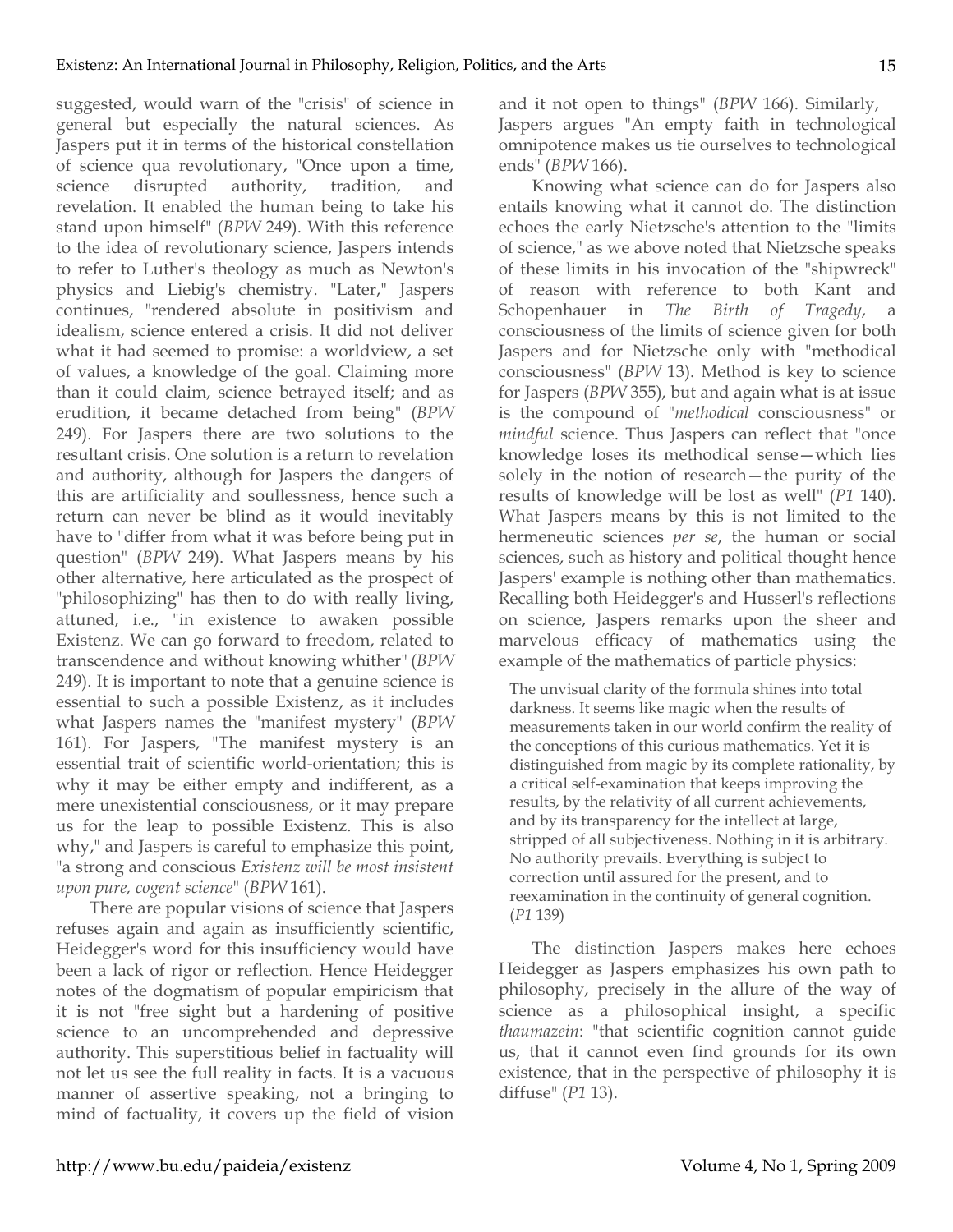In his own reflections on his philosophizing, Jaspers parts company with Heidegger emphasizing what is perhaps the heart of his *Existenzphilosophie*, as he goes on to clarify this point: "Thus my philosophizing originated in the conjunction of enthusiasm for scientific certainty with the experience of the limits of science and a yearning for the philosophy that will sustain us in life" (*P1* 13). Jaspers, writing almost as Nietzsche writes in *Schopenhauer as Educator*, invokes a direct connection between one's studies and the thoughts that move one, i.e., "the thought figures spring from personal life and address themselves to the individual" (*P1* 13). Yet, and just as Heidegger too shied away from popularizing characterizations of his thought as a kind of ecstatic existentialism, Jaspers also claims that he is not describing the "contemplation of soulstirring figures" but speaks instead, likewise as Heidegger does, of what he calls "thinking." For Jaspers, it is thinking that "sets it apart from the tendencies of emotional self-satisfaction, from thoughtless romanticism, and from the selfdestruction of reason in so-called irrationalism. The joy of a thinking life, whether in sorrow or in rapturous love, is that philosophical thinking will not only make each experience, each action, each choice more clearly conscious but more deeply based and more intense" (*P1* 13).

Jaspers had his reasons for emphasizing his affinity with and interest in the sciences, not only because of his background in biology and medicine (and the current author shares the first part of that intellectual trajectory from the life-sciences to philosophy), but also because he found himself, as Heidegger who also had a plain interest in the sciences from the start, accused of being an opponent of the sciences. Thus Jaspers writes, very disarmingly, "It is odd how often I have been called anti-scientific, or indeed contemptuous of science" (*P1* 13, 15). A philosophy that put science in question was for Jaspers not opposed to but inherently, intrinsically rigorous: a philosophy on the path of a science as Kant had put it. By contrast with a philosophy conceived as a science would be the today far more common kind of philosophy enamored with science, i.e., philosophers as science fans. Like Jaspers, Adorno and Arendt also warn of the dangers of philosophers caught in the grip of

what Rorty named "physics-envy."54 It is regrettable but not perhaps politically surprising that the intellectual situation of attack and indignation Jaspers describes has hardly altered in more than fifty years. The problem is not a matter of being for *or* against science, per se: the problem is the anxious reaction of such science-enthusiasts when faced with philosophical reflection or critique:

These exponents of an academic discipline called "scientific philosophy" consider *science* attacked if one questions the scientific character of *their* thinking. They remind me of the theologians who teach the absoluteness of Christianity; the only difference is that the theologians cite divine revelation while those thinkers cite themselves, albeit in the form of generally valid scientific truth (which in this field is imaginary). They see contempt for science precisely where true science—as distinct from pseudo-science and scientific superstition—has become an element of life, precisely where the scientific approach is called for and evoked by philosophical thinking.55

Like Nietzsche and like Heidegger, Jaspers argues that there is a difference between science and philosophy and he argues that the "scientific philosophers," those indeed who today constitute the philosophical "mainstream" of analytic philosophy, are precisely those who fail to make this distinction. That Jaspers has to make this argument, although this same first volume includes an extended discussion of science, articulated on the model of scientific research in general and philosophy of science and mathematics (but also history), is telling but not surprising to anyone who works, as I happen to work, on Nietzsche or indeed

<sup>54</sup> Rorty, "Tales of Two Disciplines," *Callaloo*, 17/2 (Spring 1994), 575-585, p. 576. Dominique Janicaud spoke in a related vein of "epistemological correctness." I owe Janicaud's phrase to a postcard reply to my article on the Sokal hoax. See Babich, "The Hermeneutics of a Hoax: On the Mismatch of Physics and Cultural Criticism," *Common Knowledge* 6/2 (September 1997), 23-33, as well as "From Fleck's *Denkstil* to Kuhn's Paradigm: Conceptual Schemes and Incommensurability," *International Studies in the Philosophy of Science* 7 1/1 (2003), 75-92.

<sup>55</sup> Ibid. See also Jaspers' chapter in this first volume, "Conclusive World-Orientation, Positivism and Idealism," pp. 226 ff.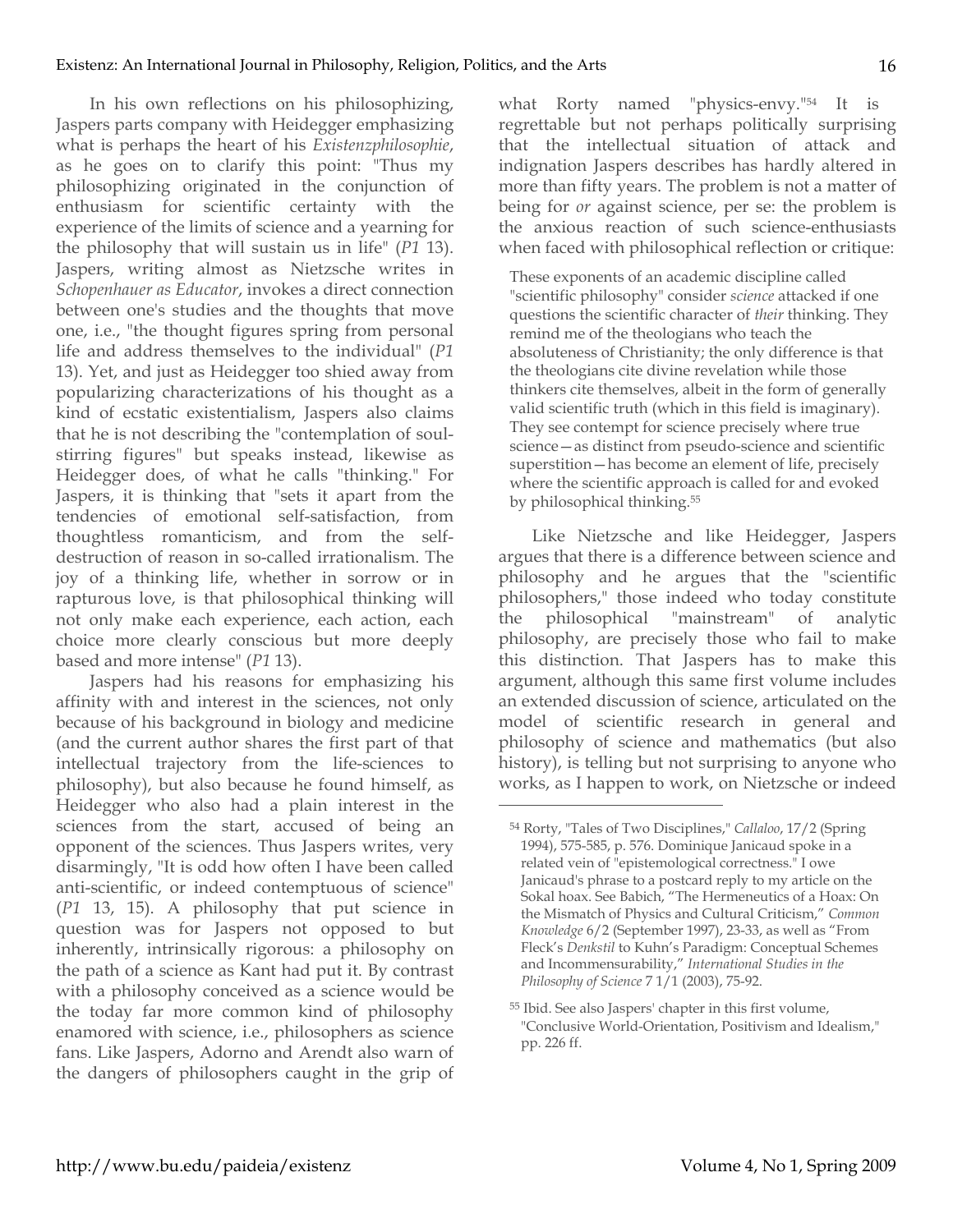Heidegger and science, or indeed the very idea of continental philosophy of science as such.56

# **End-Worlds: The World in World Philosophy**

If I were writing another essay on another day, I would have preferred to read Jaspers' conception of world together with Heidegger's world, especially in the context of art. But in the current context, and with reference to science, we may note that Jaspers writes of the specific reciprocity of world and "worlding," if one may be permitted to use such quasi-Heideggerian terms. For Jaspers, "An objective world is *never solely given*. As I find it I have to gain access to it by my activity. No experience can be made without some course of conduct ….The objective world is *never solely made*  either" (*P1* 113). Jaspers goes on to explain, invoking the example of the lived life of the laboratory, as Norwood Russell Hanson but also as Gaston Bachelard and Maurice Merleau-Ponty and indeed Heidegger might equally have spoken of it, albeit each in different ways, to remind the reader that "In scientific world orientation we see empirical reality in both the given world and the one that remains to be made. But there is no cut-off point. What has been made will henceforth be given and what is given has the unpredictable modifiability of new productive material" (*P1* 113).

The world, the "entire world" for Jaspers, "is a *boundary concept*" (*P1* 171). But saying that did not mean that he was speaking with only an existential notion of world. For Jaspers, always Kantian, the world is a question, especially when one poses the question of the beginning of the world. Writing well after Kant, Jaspers poses the question in an exactly cross-cultural context, invoking the answer as given in the Rig Veda, in China, and in pointing to an array of traditions. And he includes the dominant scientific world-view of the big bang—"when we hear this," he writes "we stand in amazement before a now largely known cosmos, thinking perhaps that at last we know whence it came. Where measurements and mathematics reign, modern man is inclined to submit" (*PW* 129).

But the problem is what science leaves out, in order, indeed to be science. The first is ineliminable, following no one but Kant (and Nietzsche after him, as we seem to need Jaspers to remind us that and "Still, Nietzsche *came after* Kant," *NPA* 287, emphasis added). Thus Nietzsche argues that the world is interpretation according to a human schema that we cannot throw off. The ineliminability of this constitution is twofold. To begin with, "the world in its entirety cannot become an object. We are in the world and can never face it as a whole" (*PW* 129). But beyond this, it is also the case that we think, that we are human, that we are conscious—and here Jaspers might have gone beyond Kant to Fichte and Hegel but he adds his own gloss by speaking almost as Schelling might have done, of "our awareness of our freedom," arguing that thereby "we transcend the incomplete world we can know" (*PW* 130).

The word freedom however is also perfectly Kantian, as Jaspers' powerful and insightful reading of Kant's "Perpetual Peace" shows.57 In this move, with this insight, the world hangs, as Jaspers writes, in "suspension," that is in a kind of balance or to use Hölderlin's language, a cradle.58 I cannot here take this further but Jaspers' appeal for many readers lies in his attention to this attunement: "The idea of God's creation of the world will be a symbol then not a matter of knowledge. It is the abyss revealed by the idea of Creation that we, along with all our mundane knowledge and activities are engulfed and sheltered at the same time" (*PW* 130).

 $\overline{a}$ 

<sup>56</sup> See for example, the author's several essays on this, such as Babich, "Early Continental Philosophy of Science: 1890- 1930," in *The New Century Volume Three: History of Continental Philosophy*, ed. Keith Ansell-Pearson (Chesham, UK: Acumen Press, 2010) and Babich, "Continental Philosophy of Science," in *The Edinburgh Companion to the Twentieth Century Philosophies*, ed. Constantine Boundas (Edinburgh: University of Edinburgh Press, 2007), 545–558; in addition to Babich, *Nietzsche's Philosophy of Science: Reflecting Science on the Ground of Art and Life* (Albany: SUNY Press, 1994).

<sup>57</sup> In my view, unmatched to this day not only for hermeneutic care and historical precision or exigence but also for Jaspers' attention to Kant's own situation and hence to his style. See Jaspers, "Kant's 'Perpetual Peace'" in *PW* 88- 124. Jaspers takes up the notion of Kant's irony, see pp. 97ff and pp. 120ff and with reference to Nietzsche, pp. 257ff. On Kant's style, see Willi Goetschel, *Constituting Critique*: *Kant's Writing as Critical Praxis*, trans. Eric Schwab (Durham: Duke UP, 1994).

<sup>58</sup> I discuss this suspension or balance with reference to time in "The Ethos of Nature and Art: Hölderlin's Ecological Politics" in Babich, *Words in Blood, Like Flowers*, pp. 185ff.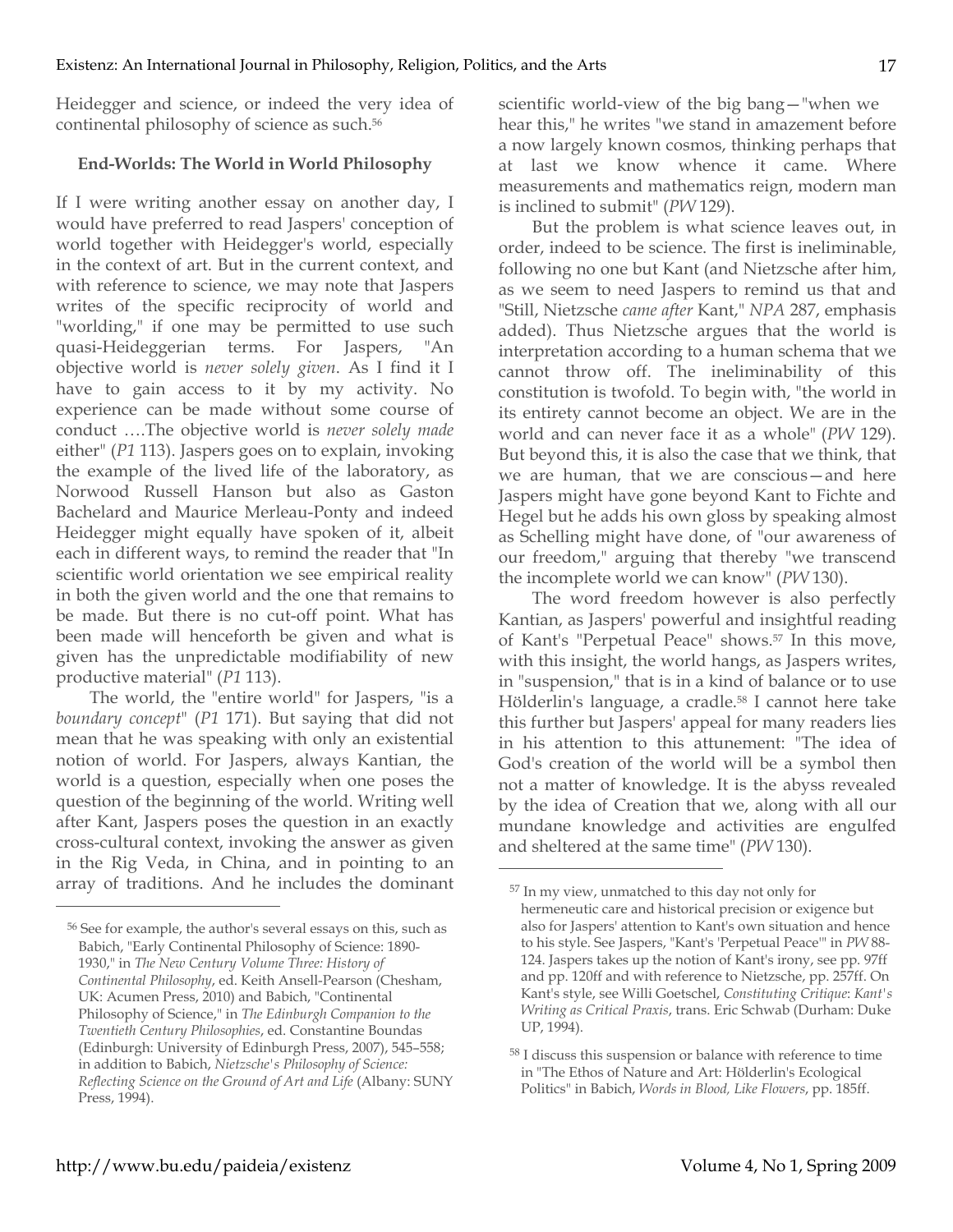Jaspers was "drawn"<sup>59</sup> (he uses this language himself) to Heidegger but at the same time this appeal was a patently conflicted one. Jaspers' interest here corresponded indeed to a genuine friendship but a friendship tried in the impossible way that a changing world and the fortunes of one's intellectual life can rout any friendship. That the friendship survived had everything to do with Jaspers' extraordinary intellectual openness which in Jaspers' case is also another word for scientific, that is philosophical probity. Hence there is a difference between the length of Jaspers' relationship of a enduring but ultimately fractured friendship—for friendships can and do survive in the face of betrayal and what would be more for Jaspers as he reflected in time, also disappointment—with Heidegger that was also a philosophical correspondence in its most rigorous sense and the perdurance of Arendt's friendship with Heidegger. I would argue too that Arendt's loyalty also included Jaspers. For it was Arendt's gift for friendship that allowed her friendships to last, it was her loyalty, as a person, to the person of the friend that would make all the difference and mean that she, probably better than most took the meaning of Nietzsche's reflection on the friend as a certain reticence.

Jaspers' expression of philosophical affinity with Heidegger was adumbrated in Nietzschean terms and Jaspers paints a picture of Nietzschean heights to do so, writing of Heidegger in a note from 1964 (*BPW* 511):

High in the mountains on a vast rocky table-land the philosophers of each generation have been meeting since time immemorial. From there one can gaze down onto the snow capped mountains and, still deeper, into the valleys inhabited by man, and into all directions under the heavenly canopy toward the far horizon. Sun and stars are brighter there than elsewhere. The air is so pure that it consumes all gloominess, so cool that it keeps the smoke from rising, so bright that it causes thought to soar into unfathomable spaces.

It is not hard, as Jaspers observes to gain access to this plain, and there are many paths, only one must be determined to leave one's familiar surroundings, where one is at home "in order to learn on these heights what authentically is" (*BPW* 511). Jaspers means however despite his emphasis on the openness of such access to highlight the exigence and the rarity of thought:

It seems that no one can be encountered there today. But it seemed to me as if I, seeking in vain among the eternal speculations for men who find them important, as if I had encountered one man, no one else. (*BPW* 512)

Everything turns upon the space between this sentence and the next, the space that also changes the tone from the elegiac to the pain of the tragic, which here is still, as Jaspers argued, simply not enough:<sup>60</sup>

This one however was my polite enemy. For the forces we served were irreconcilable. Soon it seemed that we could not speak to each other at all. Joy turned into pain, a strangely inconsolable pain, as if we were missing an opportunity that was palpably close. (*BPW* 512)

When Jaspers goes on to add as he does that "This was the way it was with Heidegger" (*BPW* 512), the point is made against the criticisms usually posed against him which for Jaspers are "intolerable throughout since they do not inhabit that high plateau" (*BPW* 512). Jaspers did not stoop to the common and if he reflected that perhaps the kind of criticism and the kind of struggle he sought might not be possible, he did, very much for his own part, and indeed we might well hope for a share in this, "try to catch at least their adumbrations" (*BPW* 512).

If my own teacher Gadamer is right in this and I believe he was—cross-cultural hermeneutics works as friendship works, namely on the basis of conversation. Yet and to that hermeneutic reflection on language one must add that one still and truly

 $\overline{a}$ 

<sup>59</sup> Jaspers, "Martin Heidegger," Note 239 (1961/1964) in *BPW* 510.

<sup>60</sup> Jaspers writes of the "limits" of tragic knowledge, and this shows his political or active orientation, "it achieves no comprehensive interpretation of the world. It fails to master universal suffering; it fails to grasp the whole terror and insolubility in human existence. This is clearly shown by the fact that although everyday realities—such as sickness, death, chance, misery, and malice—may well become the media through which tragedy makes its appearance, they are not so considered from the outset becaue they are not in themselves tragic." Jaspers, *Tragedy is Not Enough*, trans. Herald Reiche, Harry Moore and Karl Deutsch (Beacon: Boston, 1952), p. 99. Tragic philosophy Jaspers observes, "lives in an aura of grandeur" and inasmuch as it lifts us above reality "this philosophy narrows our awareness" (p. 100).